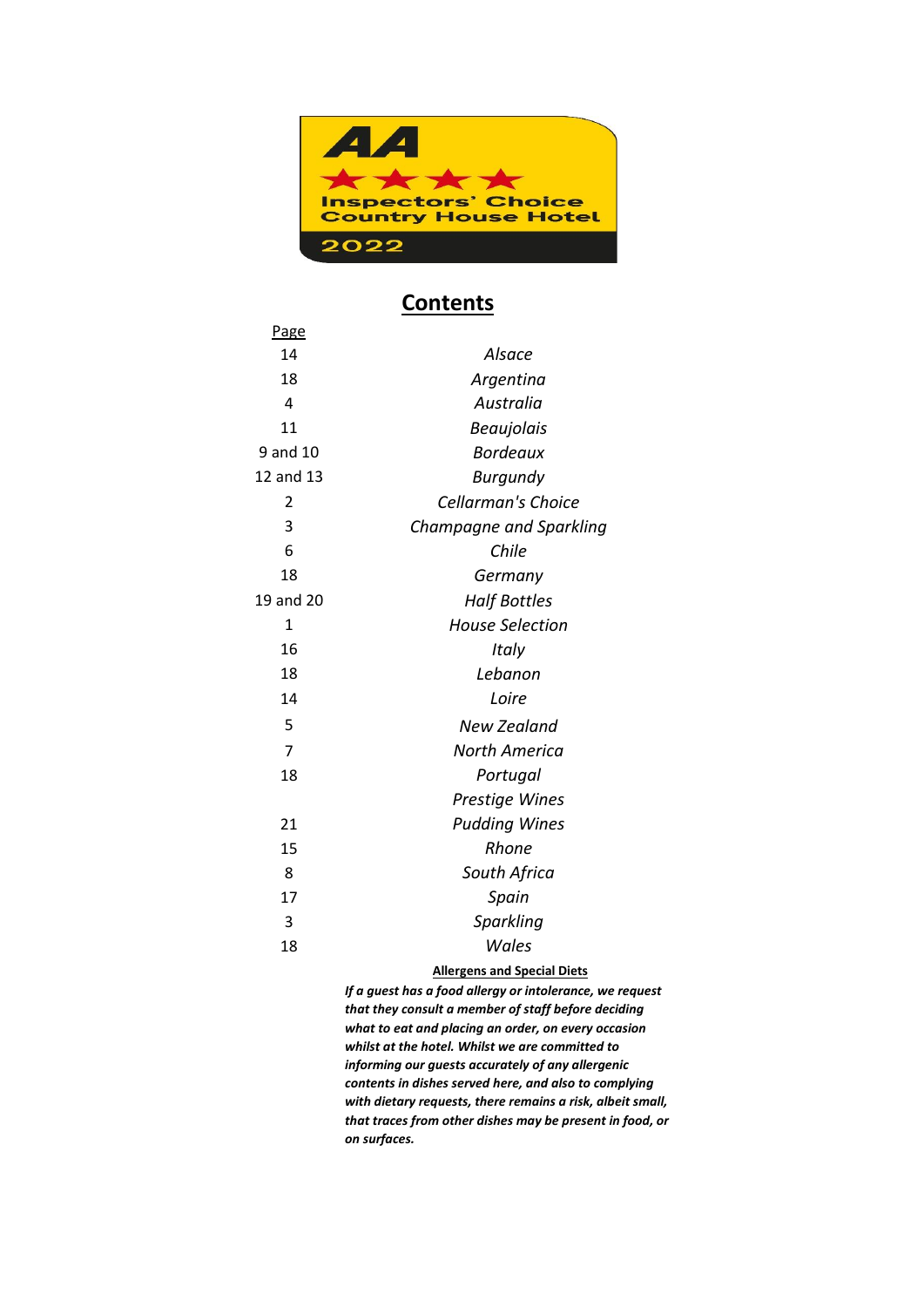# **Bodysgallen Prestige Selection**

|                                                                                                                                                                    | Year | <b>Price</b> |
|--------------------------------------------------------------------------------------------------------------------------------------------------------------------|------|--------------|
| Old World Red                                                                                                                                                      |      |              |
| Chateau Canon. St Emilion. From the St<br>Emilion vineyard owned by Chanel, this is<br>lively, dark crimson, very smart and complex<br>on the nose.                | 2007 | 225.00       |
| <b>Chambolle Musigny. Vielles Vignes. P and</b><br>M Irion. From sixty year old vines, and with<br>50% new oak, this is plump, velvety and with<br>a mineral wave. | 2013 | 225.00       |
| <b>Old World White</b>                                                                                                                                             |      |              |
| <b>Meursault les Perrieres. Joseph Drouhin</b><br>The wine has a pure, pale colour with an<br>impressive nose of grand quality.                                    | 2013 | 165.00       |
| <b>Chablis Premier Cru. Cotes de Lechet.</b><br>Defaix Complex biscuity flavours, combined<br>with soft richness. Developed, mature style.                         | 2003 | 140.00       |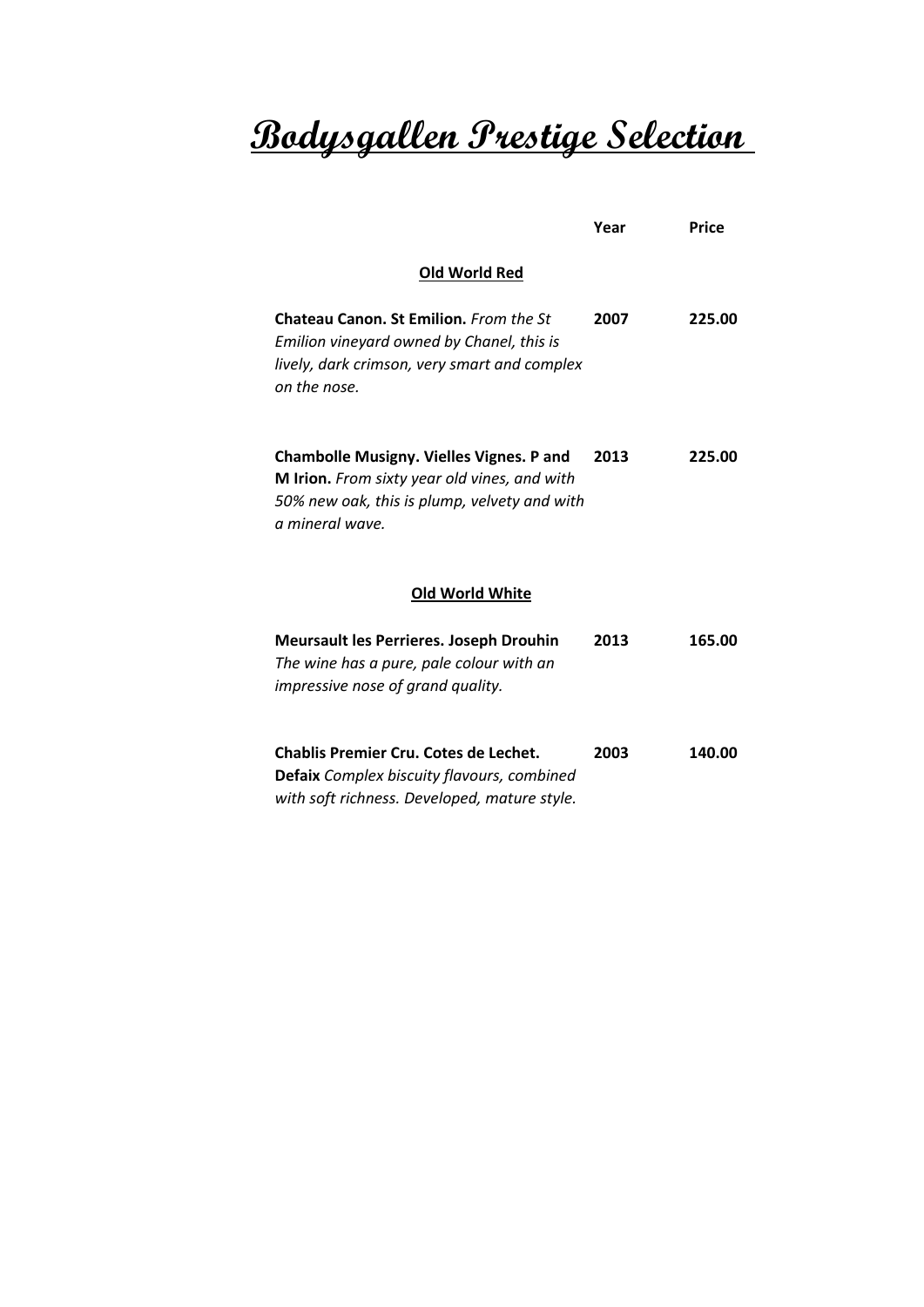# **Bodysgallen Prestige Selection**

|                                                                                                                                                                                             | Year | <b>Price</b> |
|---------------------------------------------------------------------------------------------------------------------------------------------------------------------------------------------|------|--------------|
| <b>New World Red</b>                                                                                                                                                                        |      |              |
| Sorella'. Andrew Will. Washington State.<br><b>USA.</b> Textured, balanced and rich. This is<br>Andrew Will's signature wine. Blend of<br>Cabernet Sauvignon, Merlot and Cabernet<br>Franc. | 2012 | 280.00       |
| <b>Surveyor Thomson Pinot Noir. Central</b><br>Otago. New Zealand A warm rich palate<br>with multi dimensional brooding dark<br>flavours. Long graceful finish.                             | 2014 | 120.00       |
| <b>New World White</b>                                                                                                                                                                      |      |              |
| Ramey Chardonnay. Russian River Valley.<br>Sonoma, California. Supple and broad on<br>the palate, concentrated pit and orchard<br>fruit flavours. A jolt of smokey minerals.                | 2016 | 82.00        |
| Mac Forbes Chardonnay. Yarra Valley.<br>Australia. Superbly balanced Chardonnay,<br>with creamy textured fruit.                                                                             | 2017 | 99.50        |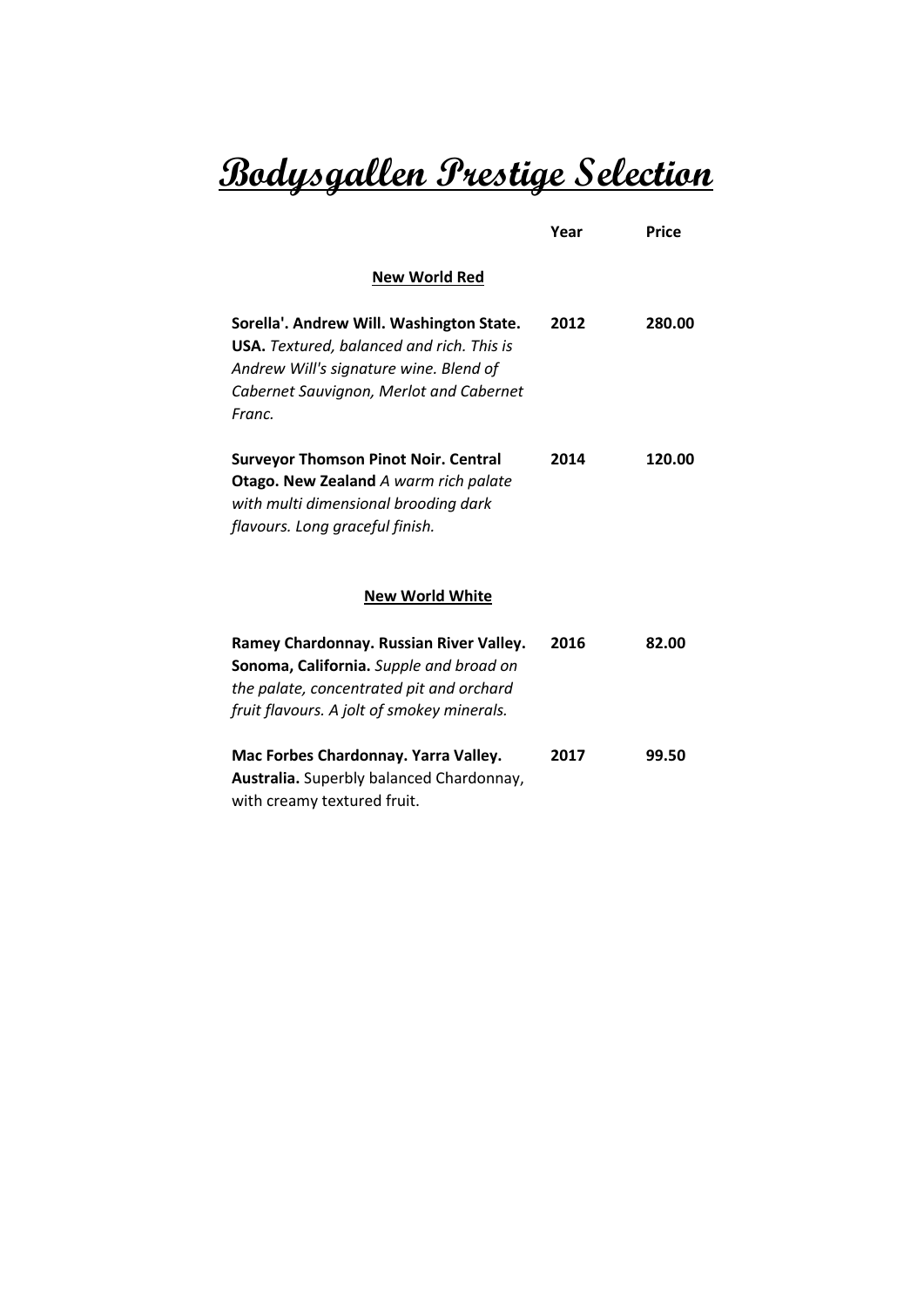### **House Selection**

|                |                                                                                                                                     | Year                          | <b>Price</b>   |
|----------------|-------------------------------------------------------------------------------------------------------------------------------------|-------------------------------|----------------|
| H1             | Chardonnay El Campo. Valle Central. Chile.<br>Partly matured in oak barrels, this is from<br>some of the best Central Valley soils. | 2020<br>750ml<br>175ml        | 35.50<br>8.75  |
| Н2             | Riviera Collection Sauvignon Blanc. France.<br>Intense aromas of gooseberries and citrus.                                           | 2020<br>750ml<br>175ml        | 35.50<br>8.75  |
| H3             | San Antonio Pinot Grigio. Italy. Light and<br>refreshing with an enticing bouquet.                                                  | 2020<br><b>750ml</b><br>175ml | 35.50<br>8.75  |
| Н4             | Pinot Noir Casa Santiago. Chile.<br>Well balanced red, with aromas of cherries<br>and hint of sweet spice.                          | 2020<br>750ml<br>175ml        | 35.50<br>8.75  |
| Η5             | <b>Merlot El Campo Chile.</b><br>Classic Chilean<br>Merlot with flavours of ripe plums, berries<br>and brambles                     | 2020<br>750ml<br>175ml        | 35.50<br>8.75  |
| Н6             | Malbicho Malbec. Argentina.<br>An inky, medium bodied, dry red wine with<br>strong dark fruits.                                     | 2021<br>750ml<br>2017         | 38.50<br>8.95  |
| Н7             | <b>Champagne Jacques Bardelot Brut</b><br>Plenty of clean citrus and apple fruit flavours<br>with biscuity aromas.                  | <b>NV</b><br>750ml<br>125ml   | 67.50<br>13.50 |
| H <sub>8</sub> | San Antonio Pinot Grigio Rosé<br>Fresh, delicate and lightly fruited.                                                               | 2020<br>750ml<br>175ml        | 35.50<br>8.75  |

*Our staff will be pleased to check availability of vintages for your selected wine before ordering.*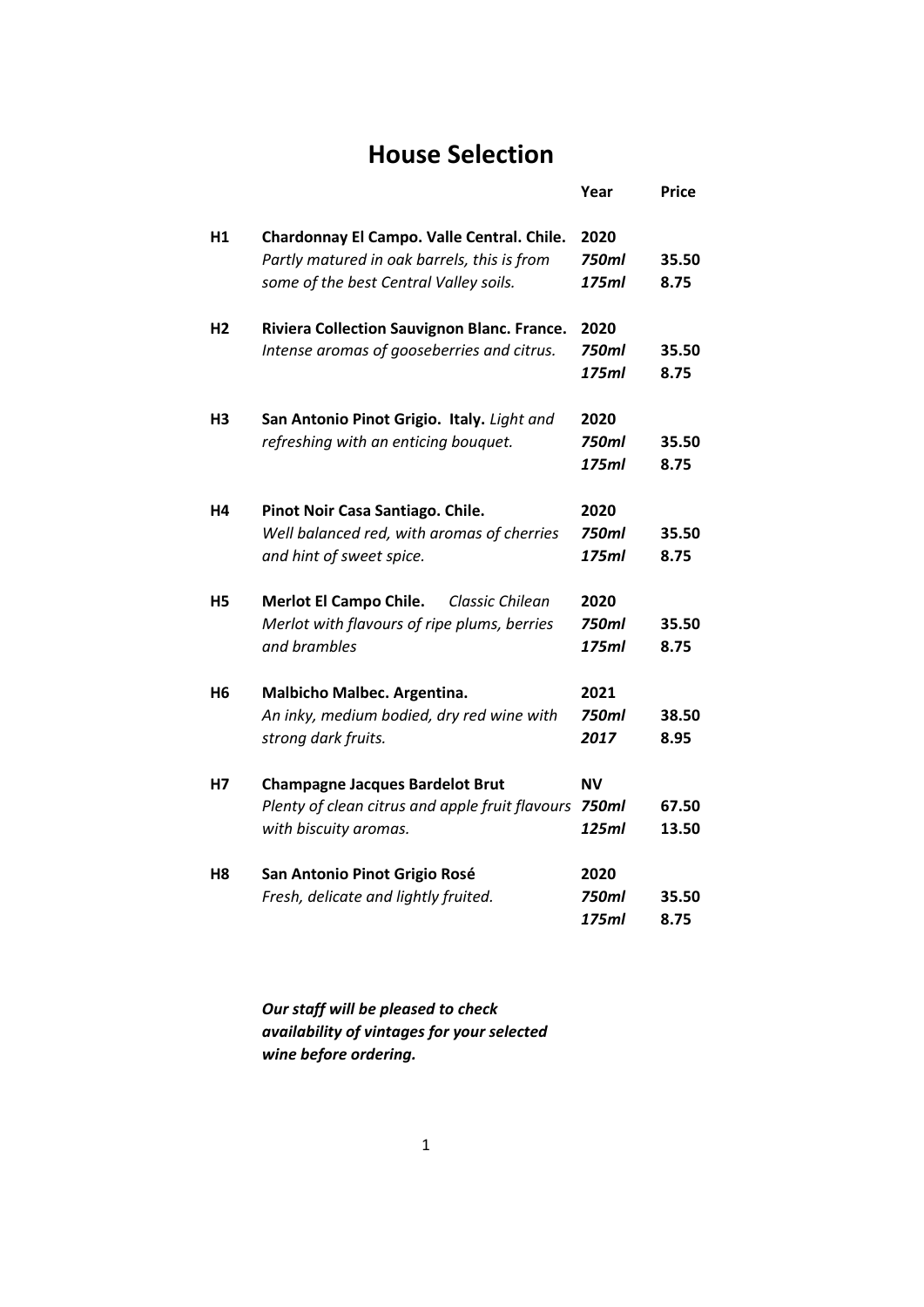## **Cellarman's Choice**

|                |                                                                                                                                       | Year    | Price |
|----------------|---------------------------------------------------------------------------------------------------------------------------------------|---------|-------|
| C <sub>1</sub> | Finca del Alta. Chardonnay/ Chenin Blanc.<br>Mendoza. Argentina. Fresh, intense and<br>fruit filled blend.                            | 2018    | 37.50 |
| C <sub>2</sub> | <b>Arrogant Frog Pinot Noir. Domaine Paul</b><br>Mas. France An intense, fruit driven red<br>with aromas of blackcurrants and cherry. | 2020    | 41.50 |
| C <sub>3</sub> | Fina Nero d'Avola. Sicily Morello cherry<br>fruit, smouldering herby notes and soft<br>tannins.                                       | 2020    | 41.50 |
| C4             | Verum Pinot Noir. Patagonia. Floral, with<br>red fruits and cherries. Good tannins with a<br>long finish.                             | 2018    | 52.00 |
| C <sub>5</sub> | Verum Chardonnay. Patagonia. Creamy<br>textured, with ripe flavours, lively acidity<br>and a lengthy finish.                          | 2017/18 | 49.50 |

2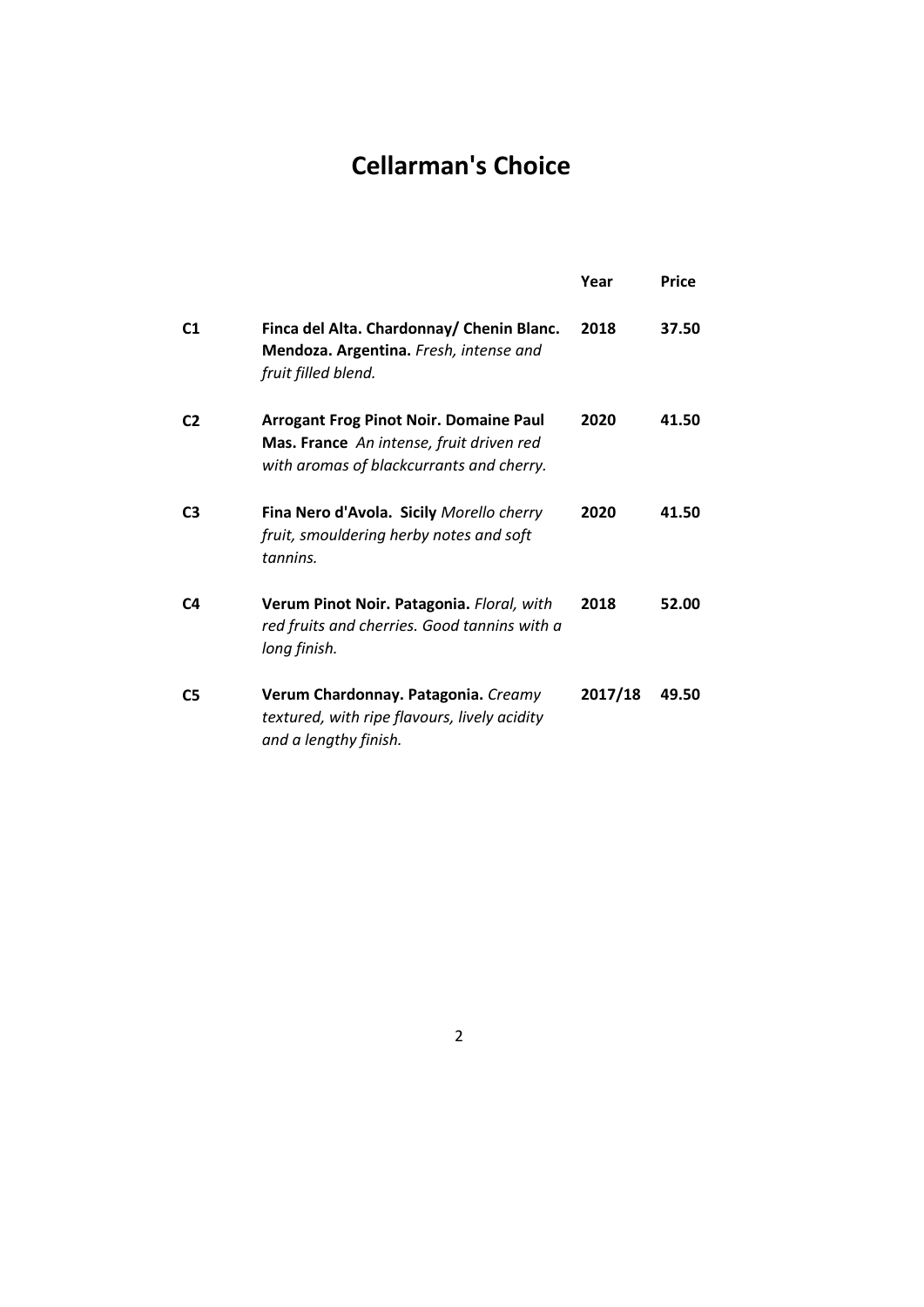## **Champagne and Sparkling**

#### *Italian Sparkling*

|    |                                                     | Year      | <b>Price</b> |
|----|-----------------------------------------------------|-----------|--------------|
| 15 | <b>Ceselin Prosecco.</b><br>Dry                     | <b>NV</b> | 50.00        |
|    | and refreshing. Vibrant apples and florals.         |           |              |
| 16 | Borgo Alato. Rosato. Spumante. A delicate           | <b>NV</b> | 42.00        |
|    | pink, made from the raboso grape.                   |           |              |
| 17 | Vispo Allegro Prosecco. Italy.                      | <b>NV</b> | 43.00        |
|    | Fresh and light, notes of peach and green<br>apple. |           |              |
| 18 | Ita Prosecco Spumante. A bright, fruity             | <b>NV</b> | 43.00        |
|    | sparkler. Soft and easy drinking.                   |           |              |
|    | <b>Champagne</b>                                    |           |              |
| 19 | <b>Louis Roederer Brut Premier</b>                  | <b>NV</b> | 99.50        |
|    | A full, complex wine which is both powerful         |           |              |
|    | and rich. Remains a classic.                        |           |              |
| 20 | <b>Laurent Perrier Brut</b>                         | <b>NV</b> | 95.50        |
|    | Fresh light and elegant. The essential              |           |              |
|    | qualities sought by Laurent Perrier.                |           |              |
| 21 | <b>Joseph Perrier Brut Vintage</b>                  | 2002      | 145.50       |
|    | Beautiful Floral character of honeysuckle           |           |              |
|    | and acacia. Rich and buttery finish.                |           |              |
| 22 | Moet et Chandon Brut Imperial. Epernay.             | <b>NV</b> | 89.00        |
|    | With a bright fruitiness and seductive              |           |              |
|    | palate, this embodies the Moet style.               |           |              |
| 23 | Veuve Clicquot Yellow Label. Brut. Reims.           | <b>NV</b> | 95.00        |
|    | This wine is full of flavour and high quality.      |           |              |
| 24 | <b>Laurent Perrier Rose.</b>                        | NN.       | 115.00       |
|    | Lovely salmon pink colour. One of the best          |           |              |
|    | roses available                                     |           |              |
| 25 | <b>Krug Grand Cuvee</b>                             | <b>NV</b> | 235.00       |
|    | Rich and tangy, elegant bubbles                     |           |              |
| 26 | Moet et Chandon Cuvee Dom Perignon                  | 2010      | 275.00       |
| 27 | Louis Roederer Cristal. Intriguing harmony          | 2008      | 275.00       |
|    | of aromas, flavours and freshness. A                |           |              |
|    | prestigious wine.                                   |           |              |
|    |                                                     |           |              |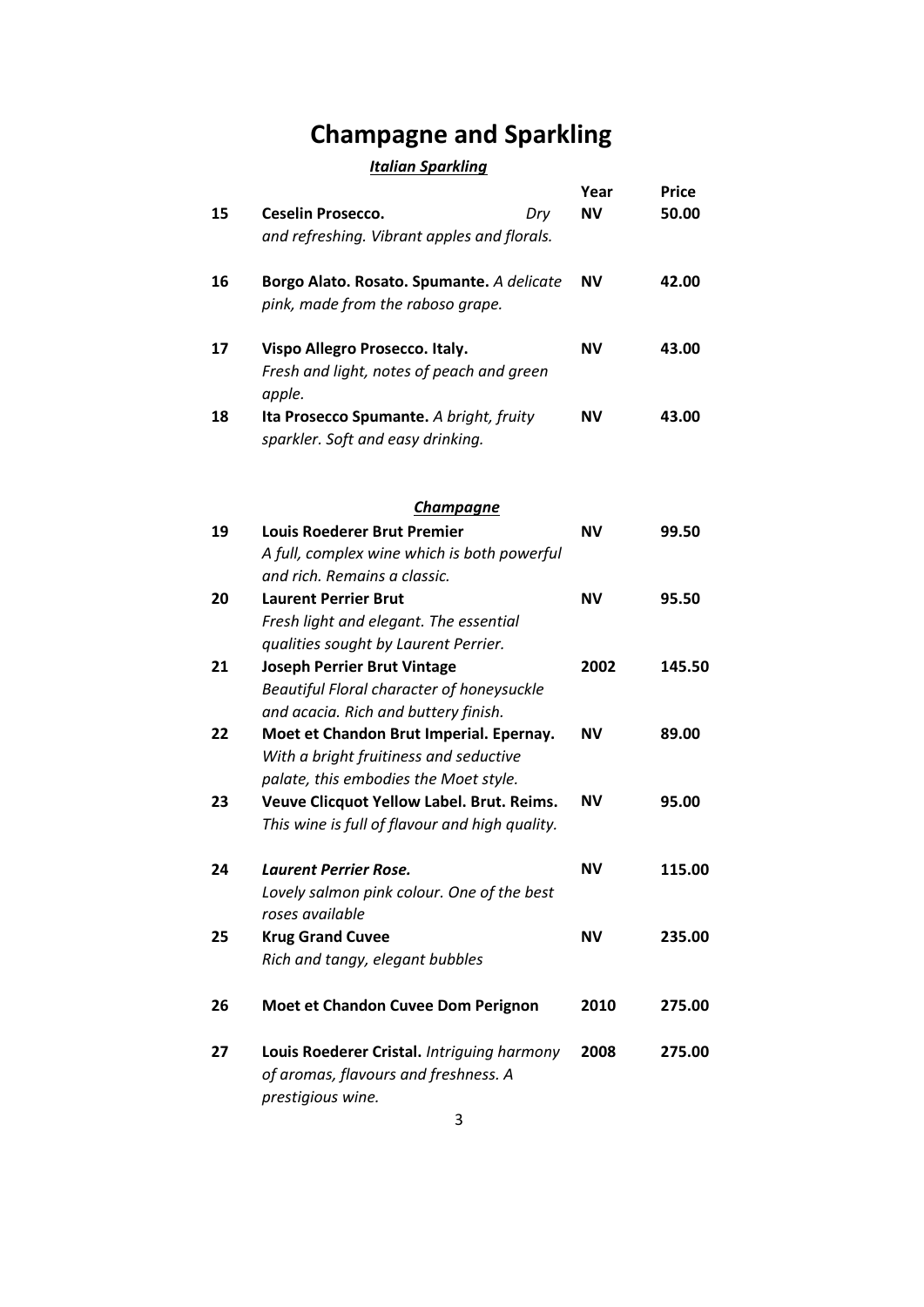### **Australia**

|    | White                                                                                                                           | Year    | Price |
|----|---------------------------------------------------------------------------------------------------------------------------------|---------|-------|
| 29 | <b>Certain Views Unwooded Chardonnay</b><br>Well balanced with fresh fruit flavours.                                            | 2017/20 | 41.50 |
| 30 | <b>Mitchell Semillon. Clare Valley</b><br>Lemony, buttery fruits, minerals, and toasty<br>French oak. Creamy textured Semillon. | 2016    | 53.00 |
| 31 | Barry and Sons Riesling. Clare Valley<br>From particularly good Riesling country,<br>with lime and citrus, and zesty mineral    | 2017    | 47.50 |
| 32 | <b>Margan Verdelho. Hunter Valley</b><br>Big, rich and zesty wine with crunchy acidity.                                         | 2016/17 | 47.00 |

#### **Red**

| 33 | Sunnycliff Cabernet Sauvignon. Victoria.<br>Soft and supple and very fruity.                                                       | 2019 | 39.50 |
|----|------------------------------------------------------------------------------------------------------------------------------------|------|-------|
| 34 | Two in the Bush Merlot/ Cabernet. Mt Lofty 2016/19<br><b>Ranges</b><br>Ripe red fruits, fleshy plums and subtle oak.               |      | 48.00 |
| 35 | Trentham Estate Pinot Noir. Murray, Darling 2019<br>Full of red berry fruit, toasty oak, and a soft<br>finish.                     |      | 49.50 |
| 36 | <b>House of Certain Views Shiraz. Margan</b><br><b>Blackberry fruit meets smokey</b><br><b>Wines</b><br>bacon. Soft, silky tannins | 2017 | 49.50 |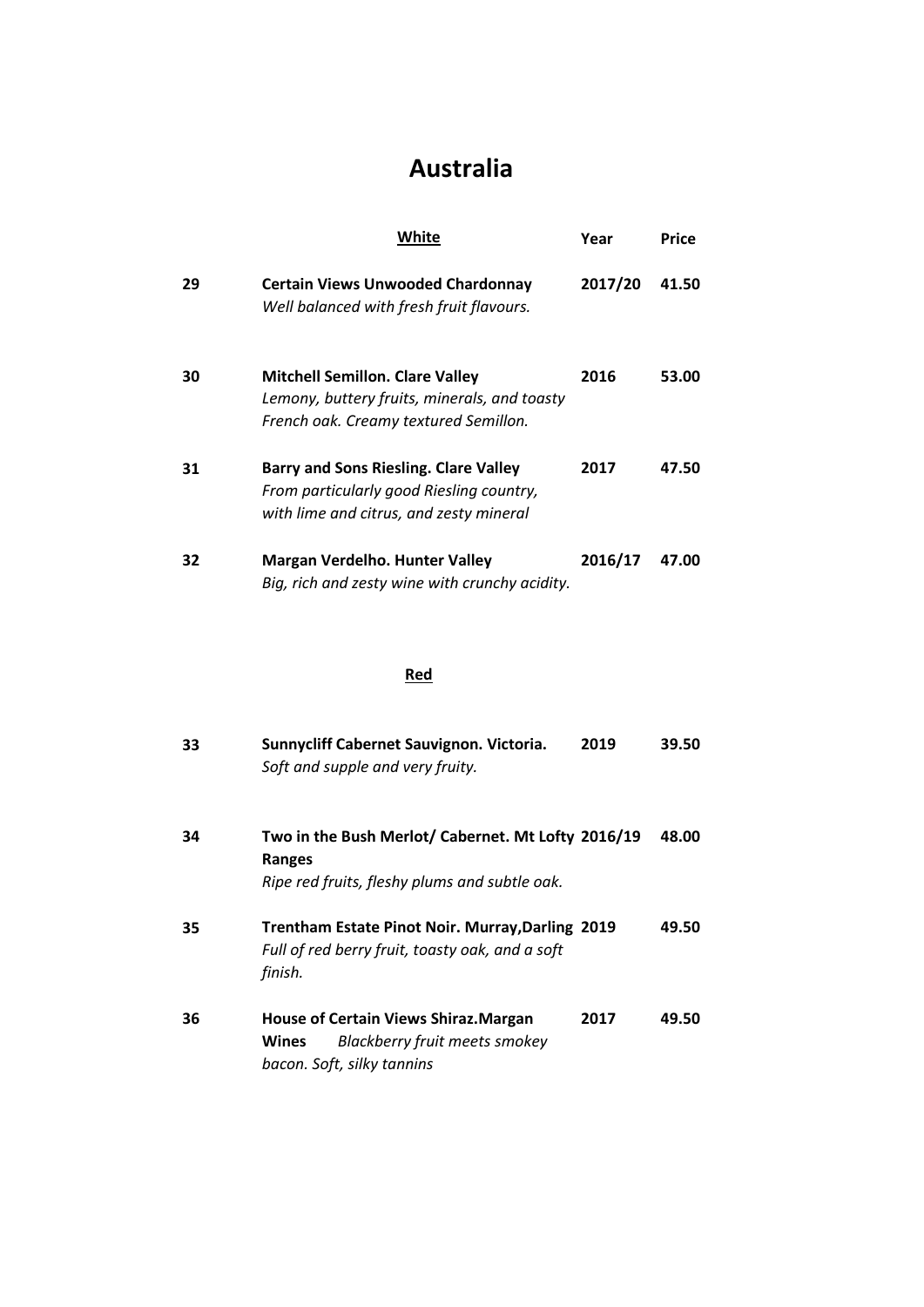### **New Zealand**

|    | <b>White</b>                                                                                                                        | Year    | <b>Price</b> |
|----|-------------------------------------------------------------------------------------------------------------------------------------|---------|--------------|
| 37 | Domain Road Water Race Reisling. Otago.<br>Dry Reisling, bursting with lime, lemon and<br>oranges.                                  | 2016    | 51.50        |
| 38 | CJ Pask Chardonnay. Hawkes Bay.<br>Rich, unoaked chardonnay, with pineapple<br>and peach.                                           | 2016    | 42.50        |
| 39 | <b>Escarpment Pinot Gris. Martinborough</b><br>A rich, succulent Pinot Gris, packed with<br>tropical fruit flavours.                | 2017    | 47.50        |
| 40 | <b>Cloudy Bay Chardonnay. Marlborough</b><br>A textured wine with pure fruit flavours of<br>citrus and stone fruit. Subtle new oak. | 2016/19 | 79.00        |
| 41 | <b>Churton Sauvignon Blanc. Marlborough</b><br>Intense, creamy and aromatic. Certified<br>Organic.                                  | 2018    | 59.00        |
| 42 | Cloudy Bay Sauvignon Blanc. Marlborough.<br>An International benchmark wine, vibrant<br>aromatics and pure fruit.                   | 2021    | 82.50        |
| 43 | Perfect Cut Sauvignon Blanc. Marlborough.<br>Classic Kiwi Sauvignon. Fresh, crisp and full<br>of tropical fruits                    | 2020    | 42.50        |
| 44 | Red<br>Churton Pinot Noir. Marlborough.<br>Full flavoured Pinot, masses of black cherry<br>and raspberry.                           | 2016    | 83.00        |
| 45 | CJ Pask Gimblett Road Merlot.<br>Hawkes Bay. A delicious soft and fruity red<br>wine.                                               | 2018    | 52.00        |
| 46 | Pask Instinct Pinot Noir. Wairapa.<br>Cranberry and raspberry leaf nose with fine<br>tannins.                                       | 2020    | 49.50        |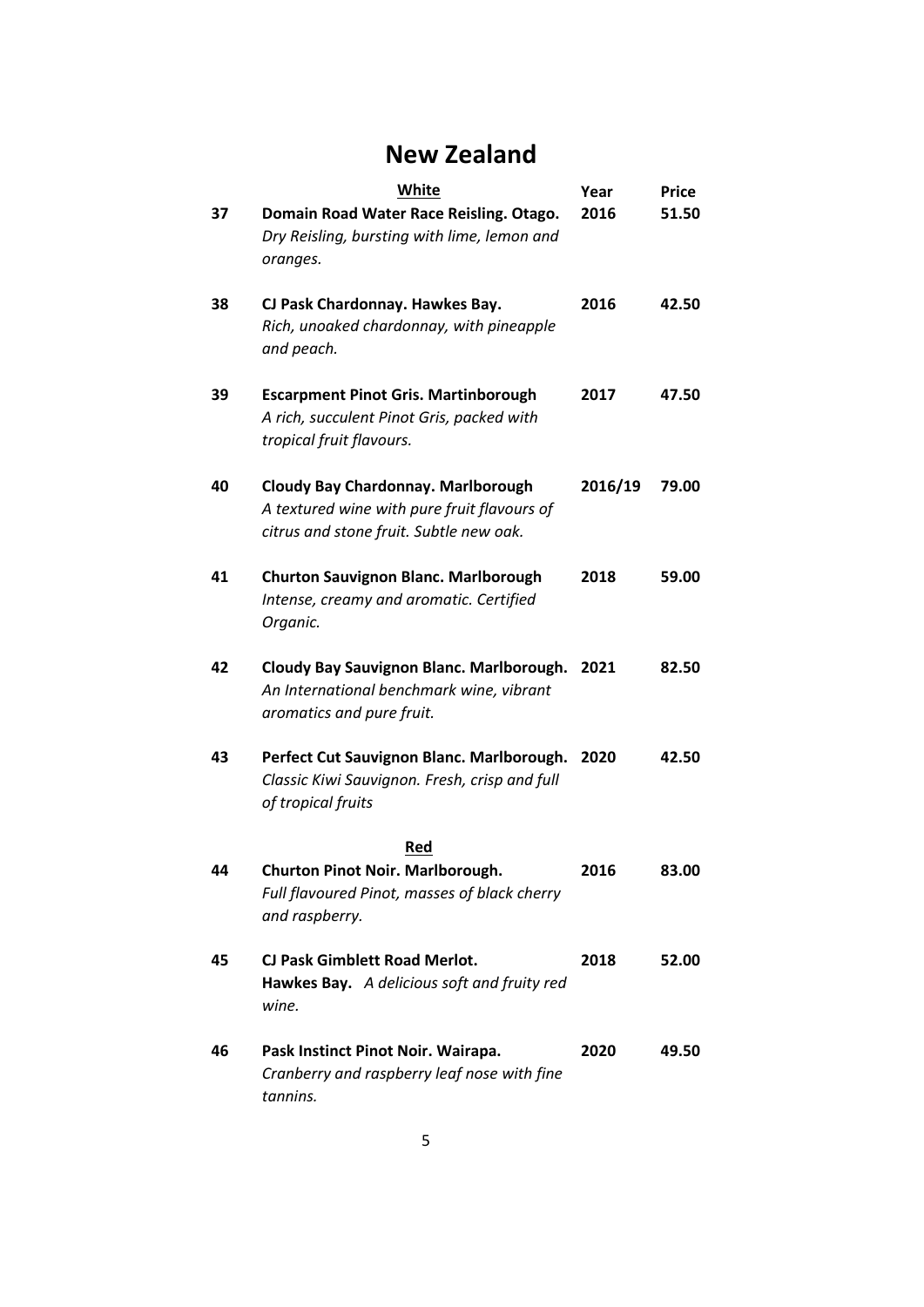## **Chile**

|    | White                                                                                        | Year | Price |
|----|----------------------------------------------------------------------------------------------|------|-------|
| 47 | Pato Torronte Sauvignon Blanc.<br>Valle Central.<br>Well balanced Sauvignon, clean and fresh | 2021 | 37.50 |
| 48 | Cousino Macul Chardonnay. Valle de Maipo 2019<br>A fantastic, crisp Chardonnay, free of oak  |      | 37.50 |

#### **Red**

| 49 | Cucao Cabernet Sauvignon. Rapel Valley.<br>A fresh and elegant red, intense in colour<br>with blackcurrant fruit aromas.          | 2016    | 38.50 |
|----|-----------------------------------------------------------------------------------------------------------------------------------|---------|-------|
| 50 | Pato Torronte Merlot Reserva. Valle<br><b>Central.</b> Bursting with cherry and ripe, red<br>fruits, with pepper and coffee.      | 2018/20 | 37.50 |
| 51 | Les Coches Pinot Noir. Valle Central.<br>Plenty of ripe fruit and length, and not at all<br>jammy.                                | 2019    | 37.50 |
| 52 | Santa Ema Carmenere Gran Reserva.<br>Cachapoal.<br>A cracking barrel aged Carmenere, with ripe<br>blackberry and blueberry fruit. | 2018    | 47.50 |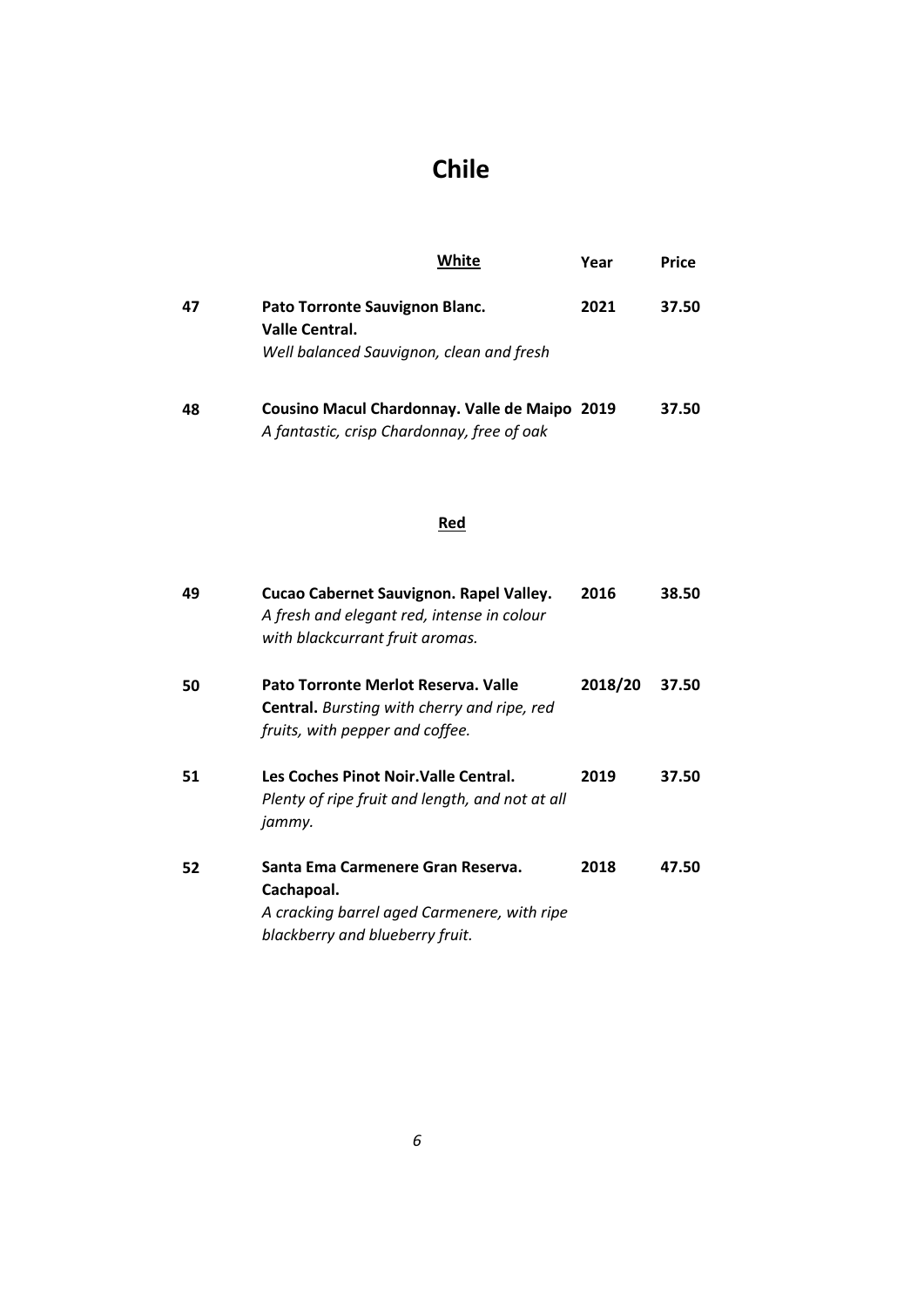## **USA**

|    | White                                                                                                                   | Year    | Price |
|----|-------------------------------------------------------------------------------------------------------------------------|---------|-------|
| 53 | <b>Wente Morning Fog Chardonnay</b><br>Enticing aromas of tropical and citrus fruits.<br>Hints of toffee and vanilla    | 2018/19 | 51.00 |
| 54 | Bogle Vineyards Chenin Blanc. California.<br>A luxurious Chenin, flavours of honey, green<br>apple and pineapple.       | 2016/18 | 49.50 |
| 55 | Cline Cellars Viognier. Sonoma. No oak in<br>this wine. Peaches, orange blossom and<br>honeysuckle. Hint of spice.      | 2020    | 57.50 |
| 56 | <b>Rodney Strong Chardonnay. Sonoma</b><br>Attractive apple and citrus flavours with<br>some spicy caramel and vanilla. | 2015/19 | 61.50 |

#### **Red**

| 57 | Wente "Beyer Ranch" Zinfandel.<br>San Francisco Bay. Classically fruity<br>Zinfandel. Delicious tasty oak. | 2018    | 52.00 |
|----|------------------------------------------------------------------------------------------------------------|---------|-------|
| 58 | Wente Heritage Reliz Creek Pinot Noir.<br>Subtle cherry, earth and vanilla flavours.                       | 2014    | 69.50 |
| 59 | Bogle Vineyards Petite Sirah. California.<br>Trademark inky, jammy tones with plenty of<br>black fruit.    | 2018    | 59.50 |
| 60 | Willakenzie Estate Pinot Noir. Oregon.<br>Complex aroma of rich, black fruits, floral<br>tones and spice.  | 2015/16 | 98.00 |
| 61 | Bogle Vineyards Merlot. California.<br>Elegant soft, silky merlot with cherries and<br>spice.              | 2015/17 | 49.50 |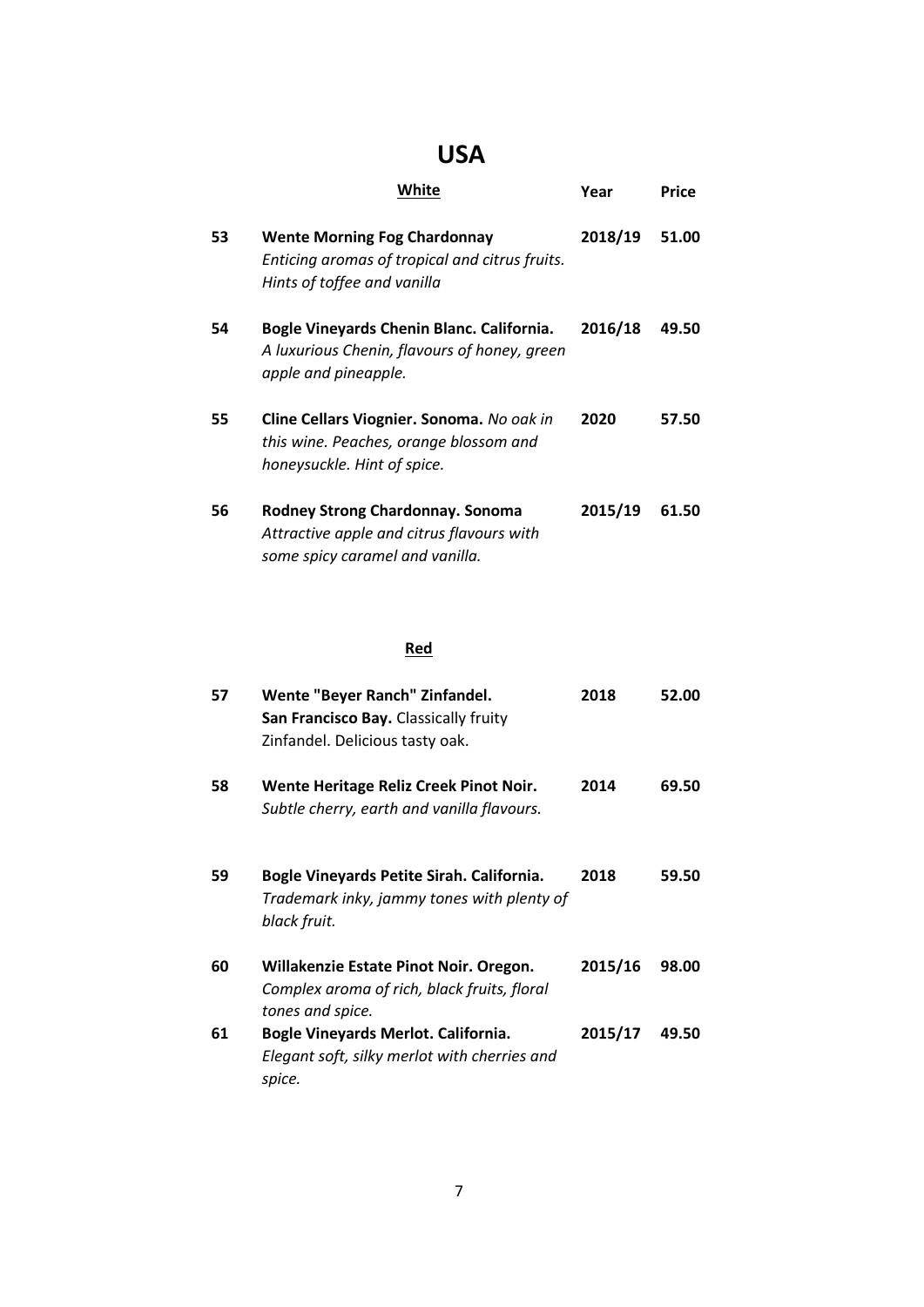## **South Africa**

|    | White                                                                                                                      | Year    | <b>Price</b> |
|----|----------------------------------------------------------------------------------------------------------------------------|---------|--------------|
| 62 | <b>Freedom Cross Sauvignon Blanc</b><br>Well balanced with zesty acids. Crisp and<br>fresh.                                | 2017/20 | 38.00        |
| 63 | <b>Baboon Rock Unwooded Chardonnay.</b><br>Franschoek.<br>Honey and lime nose, with pear fruit.                            | 2020    | 42.50        |
| 64 | Running Duck Chenin/ Sauvignon.<br><b>Stellar Organics. Western Cape.</b><br>Peachy Chenin with grassy Sauvignon.          | 2019    | 38.00        |
|    | Red                                                                                                                        |         |              |
| 65 | <b>Running Duck Shiraz. Stellar Organics.</b><br>Soft, easy red, with spicy peppery fruit.<br><b>Organic and FairTrade</b> | 2019    | 38.00        |
| 66 | Journey's End Shiraz. Stellenbosch.<br>Plenty of ripe shiraz, full flavoured finish.                                       | 2017    | 56.50        |
| 67 | Freedom Cross Cinsault/ Cabernet.<br>Juicy blackcurrant with<br>Western Cape.<br>pepperiness.                              | 2017    | 38.00        |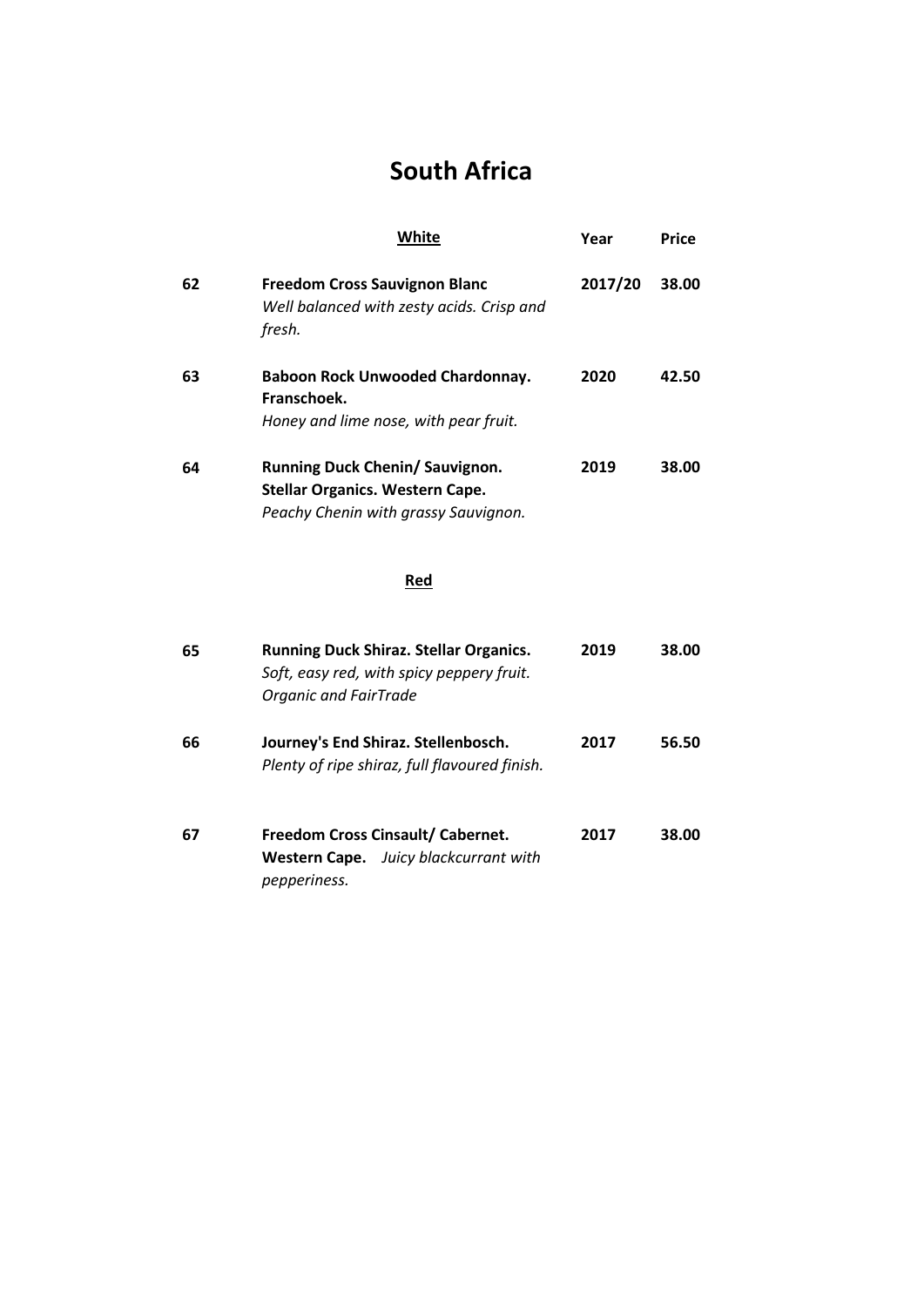#### **Bordeaux**

|    |                                                                                                                                           | Year    | <b>Price</b> |
|----|-------------------------------------------------------------------------------------------------------------------------------------------|---------|--------------|
| 68 | Chateau Malbat. Bordeaux.<br>Fruity, smooth red. Ideal for young drinking.                                                                | 2019    | 39.00        |
| 69 | <b>Chateau Moulin de Mallet. Bordeaux</b><br>Lots of fruit and a juicy feel, ahead of a<br>lightly grippy finish.                         | 2018    | 43.50        |
| 70 | Chateau d'Argadens. Superieur.<br>Robust and soft fruited with concentration<br>and balance.                                              | 2015/17 | 51.00        |
| 71 | Chateau Laclaverie. Francs. Cotes de<br>Bordeaux Soft, mature fruit, with an<br>attractive spicy character.                               | 2014/15 | 54.50        |
| 72 | <b>Chateau Lafont Menaut Rouge. Pessac-</b><br>Leognan. A cherry fruited, weighty wine<br>with ripe tannins and good minerality.          | 2017    | 70.00        |
| 73 | <b>Chateau Semonion. Haut-Medoc</b><br>Lovely soft Merlot, ripe tannins, red berries.                                                     | 2017    | 51.00        |
| 74 | Chateau La Tour de By. Medoc<br>Supple blackcurrant, and well balanced oak.                                                               | 2015    | 84.50        |
| 75 | <b>Chateau Teyssier. Grand Cru. St Emillion</b><br>Soft, silky style. Plummy fruit and elegant.                                           | 2014/16 | 92.50        |
| 76 | Le Dauphin d'Olivier. Pessac-Leognan<br>Juicy cranberry and blackcurrant, a hint of<br>green pepper. Very elegant.                        | 2008    | 75.00        |
| 77 | <b>Chateau Montaguillon. Montagne Saint</b><br><b>Emilion</b> Delicious red fruit character of<br>plums, blackcurrants and cherries.<br>9 | 2017    | 59.50        |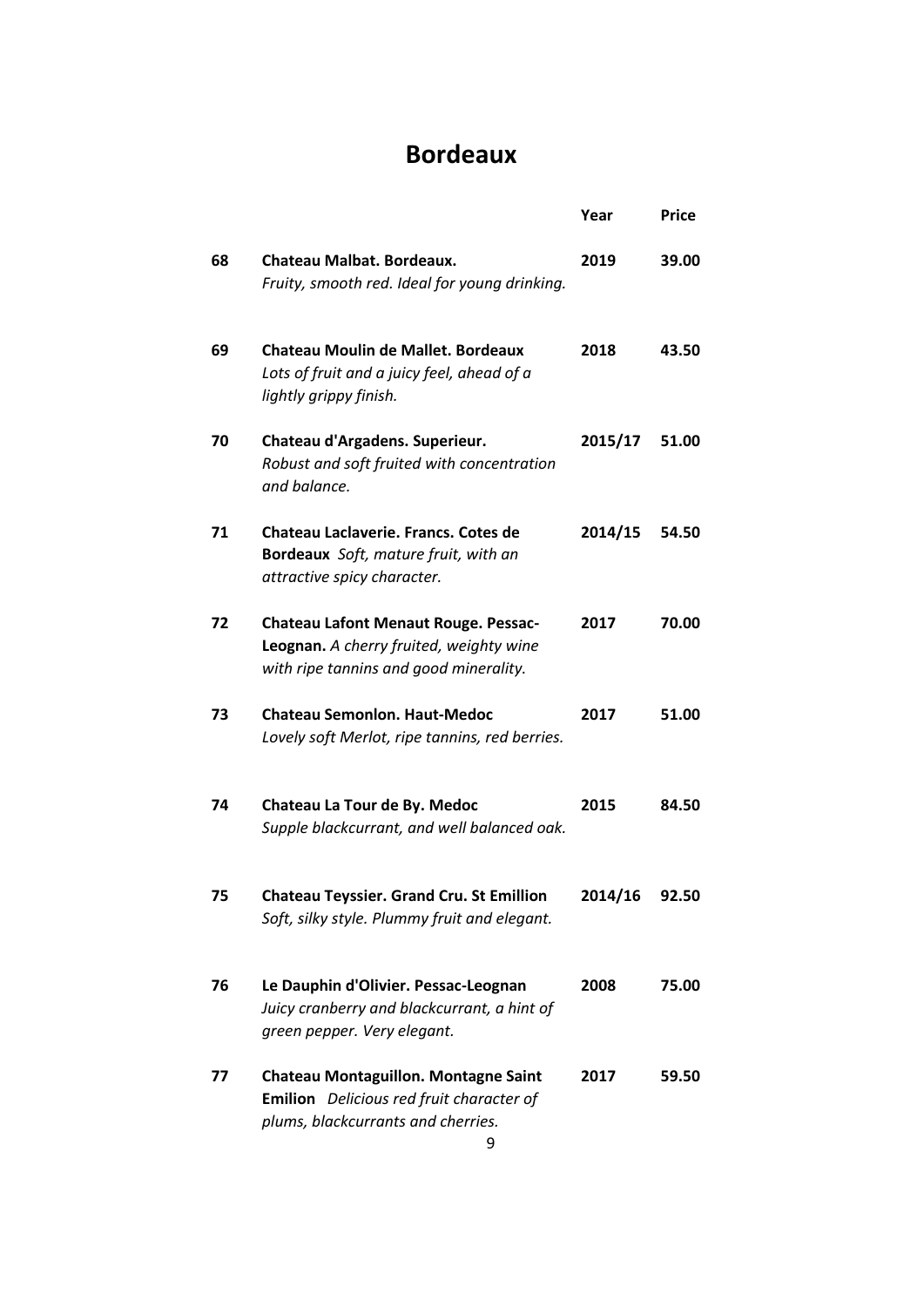## **Bordeaux contd.**

|    |                                                                                                                                                    | Year | Price  |
|----|----------------------------------------------------------------------------------------------------------------------------------------------------|------|--------|
| 78 | Chateau Cissac. Haut Medoc. A blend of<br>Cabernet Sauvignon and Merlot. A rich,<br>elegant wine.                                                  | 2017 | 71.50  |
| 79 | <b>Chateau Les Hauts Conseillants, Lalande-de- 2014</b><br><b>Pomerol</b> A wine full of silky, elegant black<br>fruits, with hints of licquorice. |      | 79.00  |
| 80 | Chateau Angludet. Margaux<br>From the Sichel family's own property. With<br>pretty cassis and violet fruit, soft tannins<br>and good length.       | 2012 | 129.00 |

#### **Bordeaux White**

| 81 | <b>Chateau Argandens Blanc</b><br>Lovely weight and texture, with a touch of<br>oak. Citrus character.                        | 2017 | 42.50 |
|----|-------------------------------------------------------------------------------------------------------------------------------|------|-------|
| 82 | Chateau Tour de Mirambeau. Bordeaux<br><b>Blanc.</b> A fresh and lively wine made with<br>Semillon, Sauvignon and Muscadelle. | 2018 | 47.50 |
| 83 | Chateau Lafont-Menaut. Pessac-Leognan.<br>Crisp and dry with a blast of apricot, peach<br>and cream.                          | 2018 | 69.50 |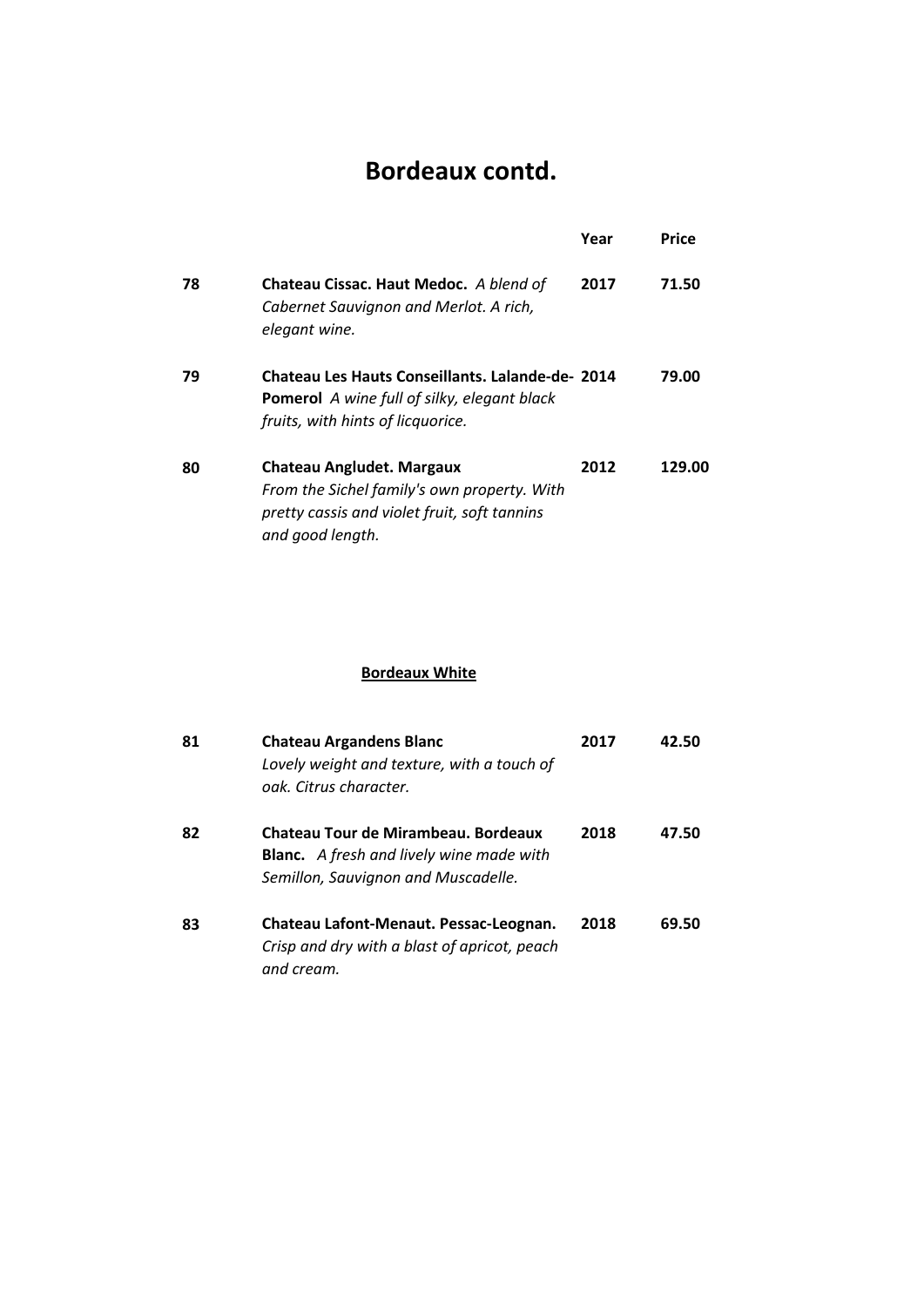## **Beaujolais**

|    |                                                                                                                         | Year    | Price |
|----|-------------------------------------------------------------------------------------------------------------------------|---------|-------|
| 84 | <b>Beaujolais Jacques Charlet.</b><br>Juicy and very drinkable. White flower<br>aromas, raspberry flavours.             | 2020    | 42.50 |
| 85 | Fleurie. Domaine de la Viroylette.<br>Abundant, attractive wild strawberry fruit.<br>Particularly juicy and good value. | 2019    | 52.50 |
| 86 | <b>Moulin a Vent. Les Brussellions. Boillot</b><br>A serious Beaujolais, deep concentrated<br>fruit, ripe and powerful. | 2016/17 | 99.50 |
| 87 | <b>Morgon. Domaine Chapponne Laurent</b><br>Guillet.<br>Very fragrant, packed with ripe cherries.                       | 2018    | 65.00 |
| 88 | Cote de Brouilly. Les Volcaniques. Charlet.<br>Very fruity with violet and red fruit aromas.<br>A little tannin.        | 2018    | 52.50 |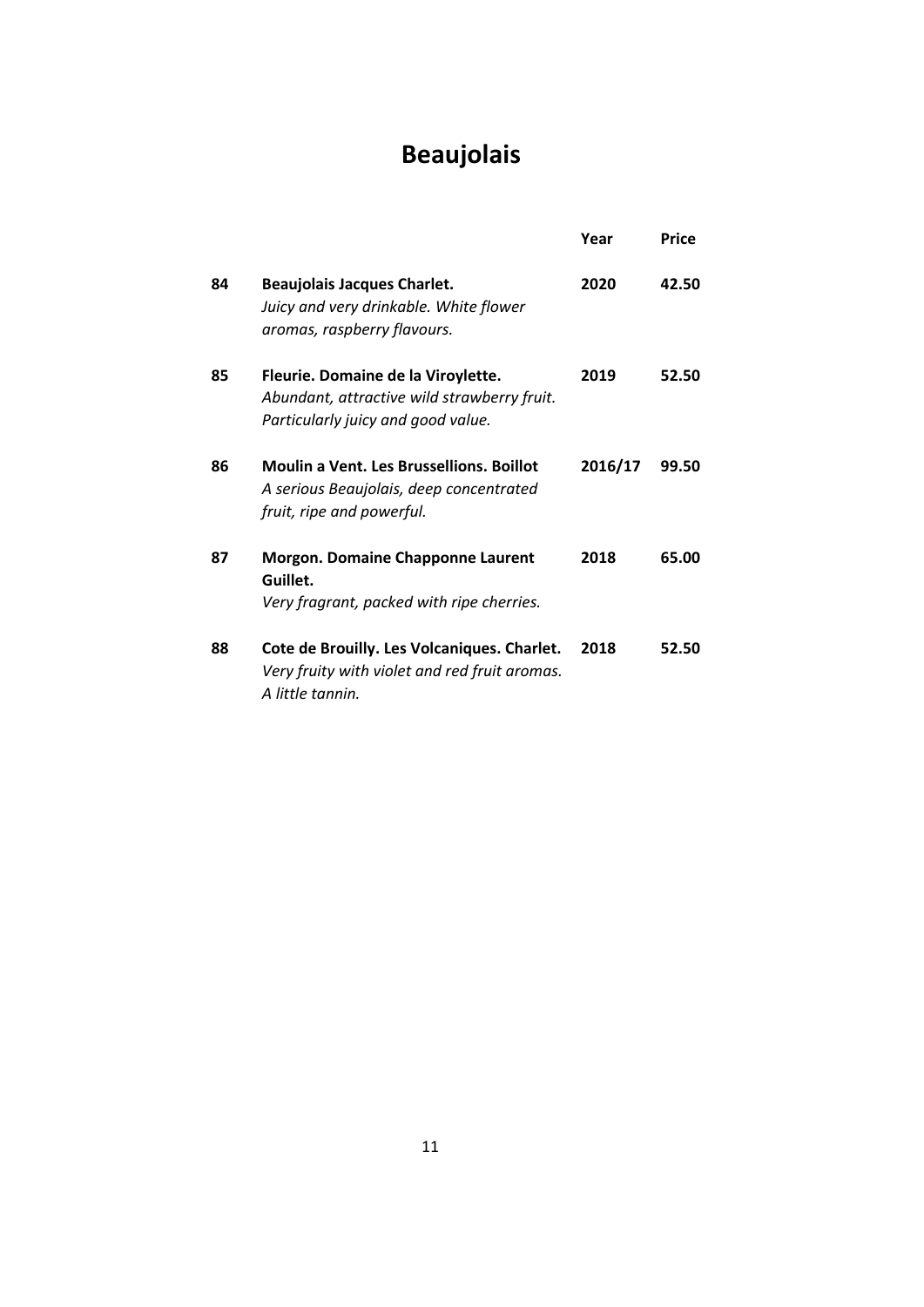## **Burgundy Red**

|    |                                                                                                                                                    | Year    | <b>Price</b> |
|----|----------------------------------------------------------------------------------------------------------------------------------------------------|---------|--------------|
| 89 | Pinot Noir Bachelet-Monnot. Very pretty,<br>fruit driven nose, and cherry filled palate.                                                           | 2019    | 78.00        |
| 90 | Savigny les Beaunes. Louis Latour<br>Classic pinot noir, light in colour, soft and<br>juicy.                                                       | 2017    | 92.50        |
| 91 | Maranges Premier Cru. Clos de la Boutiere.<br>Lovely bright fruit, very elegant palate.<br>Beautifully expresses Pinot Noir's racier<br>character. | 2015/16 | 92.50        |
| 92 | Volnay. Les Angles Premier Cru. Boillot et<br>Ripe red and black fruits on the nose,<br><b>Fils</b><br>fine tannins and great structure.           | 2017    | 115.00       |
| 93 | Pernand Vergelesses Rouge. Rollin Pere et<br>Good ripeness of fruit, and super<br>Fils.<br>length.                                                 | 2014/15 | 115.00       |
| 94 | <b>St Romain Rouge. Alain Gras.</b><br>Pure classic Pinot Noir. An easy drinking<br>wine.                                                          | 2016    | 89.50        |
| 95 | Marsannay. Meo-Camuzet Frere et Soeurs.<br>Full of damson fruit, spicy and textured.                                                               | 2014    | 99.00        |
| 96 | Bourgogne Hautes-Cotes de Nuits. Fontaine 2014<br><b>St Martin. M Gros</b><br>A delicious, pure,<br>lighter style of Burgundy.                     |         | 96.50        |
| 97 | <b>Givry Premier Cru. Clos Jus. Domaine</b><br>Delicious, sappy pinot noir fruit.<br>Mouton.<br>From the quaintly named hamlet of Poncey.          | 2017    | 96.50        |
| 98 | Bourgogne Haute-Cotes de Beaune. M<br>Prunier Bright raspberry fruit on the nose. A<br>very pleasant, easy drinking Pinot Noir.<br>12              | 2016    | 82.50        |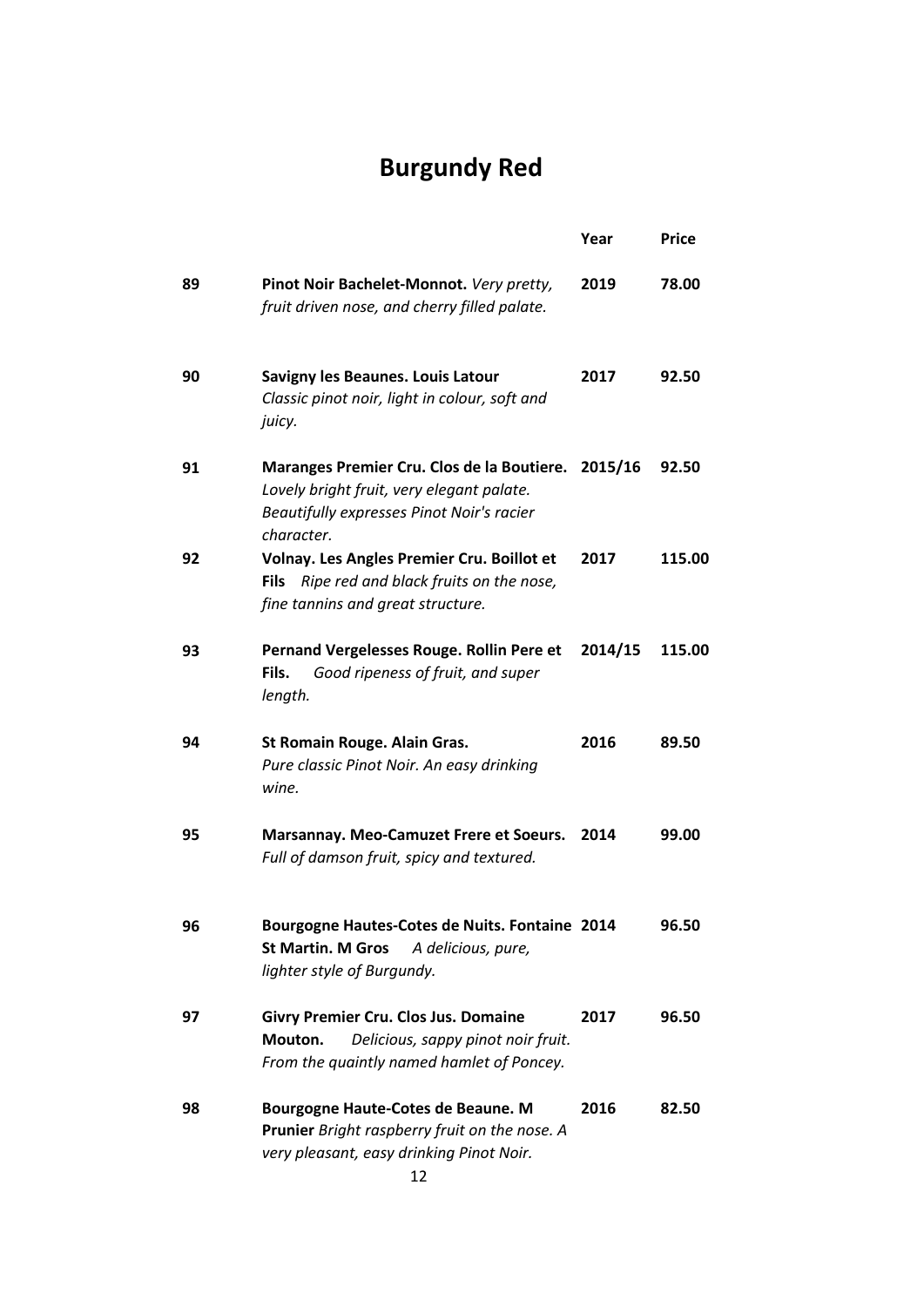## **Burgundy White**

**Year Price**

| 99  | Macon Lugny "Les Genievres" Louis Latour. 2020                                                                        |         | 57.50  |
|-----|-----------------------------------------------------------------------------------------------------------------------|---------|--------|
| 100 | Macon Villages. La Crochette.<br>Buttery, slightly smoky Chardonnay with<br>attractive lemon acidity.                 | 2017/18 | 57.50  |
| 101 | Macon-Vergisson. La Roche. Guerrin.<br>Delightful mineral style, bready aromas,<br>lemony fruit.                      | 2017/18 | 49.50  |
| 102 | Petit Chablis. Jean Marc Brocard.<br>Honeyed fruit character, hints of citrus and<br>apples.                          | 2019/20 | 62.50  |
| 103 | Bourgogne Aligote. H and P Jacqueson.<br>Rich wine, with lovely oakey butteriness.                                    | 2015/16 | 62.50  |
| 104 | Pouilly Fuisse. Vielles Vignes. Guerrin.<br>Beautifully intense yet elegant Pouilly Fuisse.                           | 2018    | 72.50  |
| 105 | Chablis Premier Cru. Vau de Vey. Les<br>Valery.                                                                       | 2017/20 | 89.50  |
| 106 | Santenay Clos de la Comme Dessus Blanc.<br>Laurent Borgeot A full wine, with good<br>weight and minerality.           | 2016    | 92.50  |
| 107 | <b>Meersault vielles vignes. Domaine Vincent</b><br>Girardin. Clean, fresh and full of flavour.<br>Classic Meersault. | 2015    | 136.00 |
| 108 | Vire-Clesse Quintaine. Guillemot-Michel.                                                                              | 2015/18 | 69.50  |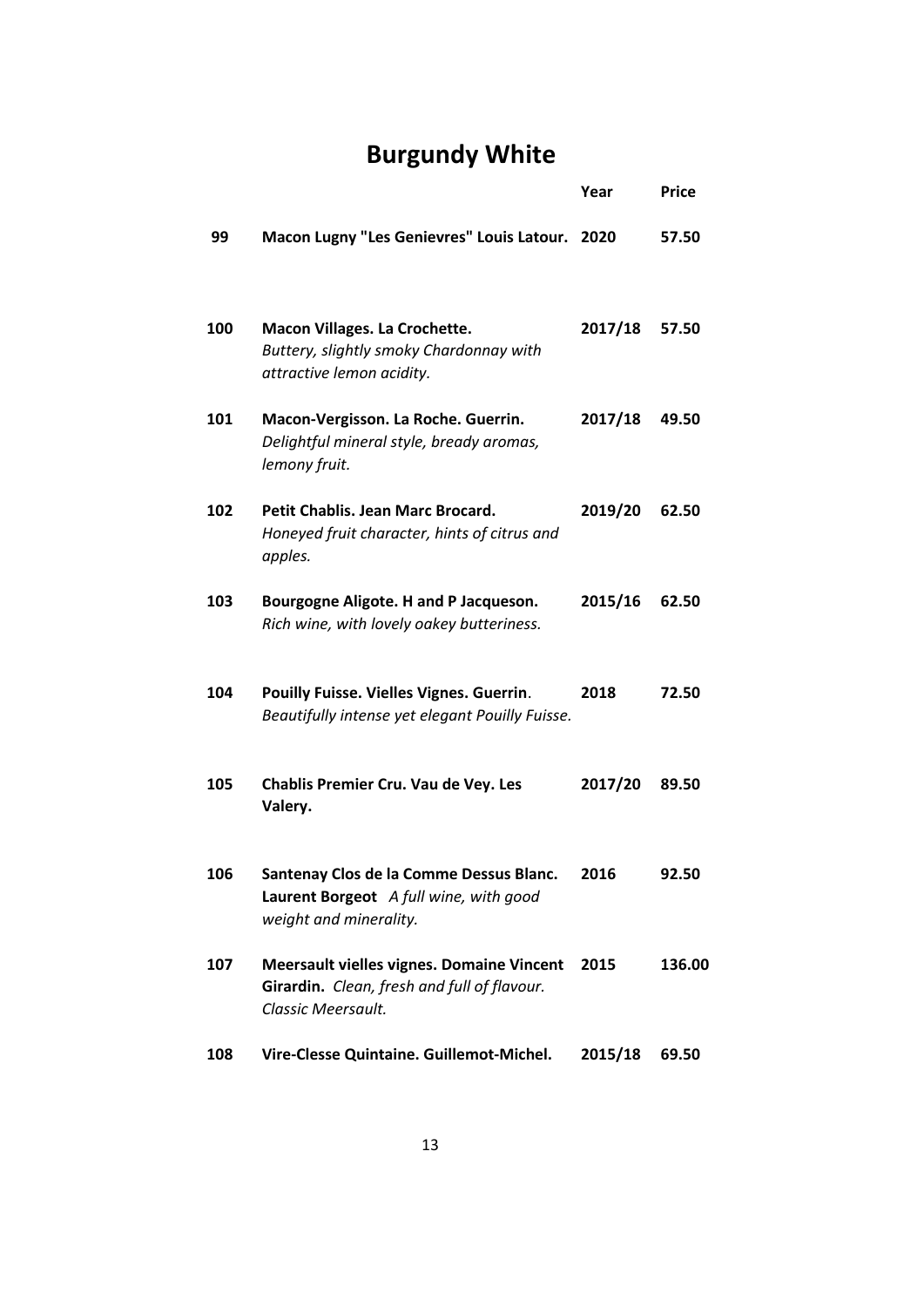#### **Loire and Alsace**

|     |                                                                                                                         | Year    | Price |
|-----|-------------------------------------------------------------------------------------------------------------------------|---------|-------|
| 109 | Muscadet de Sevre de Maine. Sur Lie. Fief<br>de la Brie. Fresh and dry with good fruit and<br>acid balance.             | 2020    | 39.00 |
| 110 | Vouvray. Chateau Gaudrelle.<br>Honeyed bouquet, bags of fruitiness. Clean,<br>medium sweet finish.                      | 2018    | 59.50 |
| 111 | Chinon. Cuvee Terroir. Charles Joguet.<br>Cabernet Franc. Clean and fresh, with<br>raspberry character.                 | 2018    | 69.50 |
| 112 | Sancerre. Andre Dezat.<br>Dry, fruity, with delicate bouquet and<br>length.                                             | 2020    | 63.50 |
| 113 | Rosé d'Anjou Auguste Bonhomme.<br>Lovely off dry rosé, juicy ripe and round with<br>a fresh finish.                     | 2018/20 | 42.50 |
| 114 | <b>Pouilly Fume. Jean Pabiot.</b><br>Excellent fruit and classic flintiness from one<br>of the best growers in Pouilly. | 2019    | 61.50 |
|     | <b>Alsace</b>                                                                                                           |         |       |
| 115 | Muscat d'Alsace reserve Particuliere.<br>Ehrhart. Lovely grapey Muscat fruit on the<br>nose with good weight.           | 2020    | 39.00 |
| 116 | Gewurztraminer. Dopf Irion. Spicy with                                                                                  | 2018    | 45.00 |

**117 2014 47.50 Ehrart Rieling Grand Cru** *Aromatic and spicy. Well balanced and wonderful depth*

*rich fruit and concentrated palate.*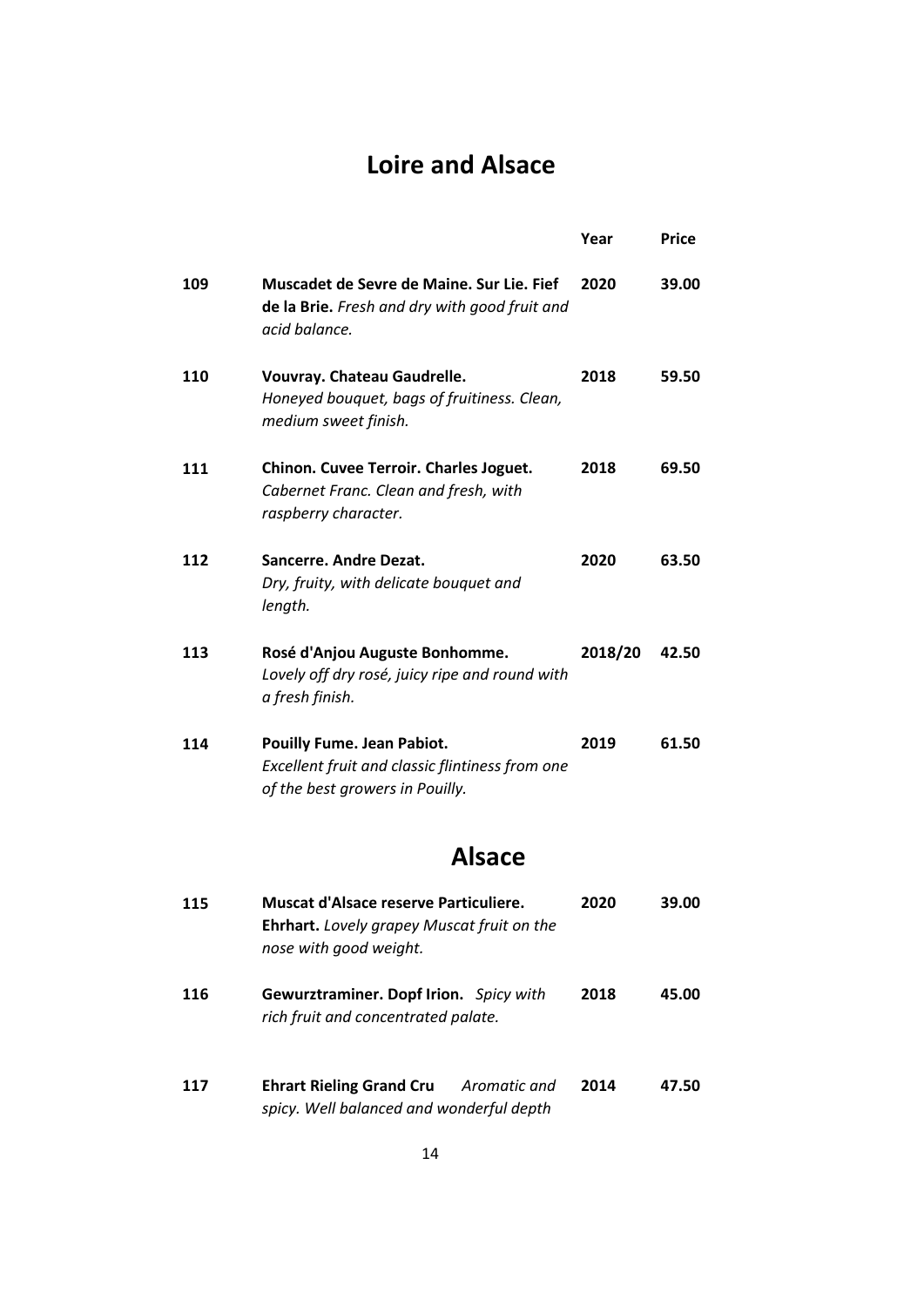### **Rhone Red**

|     |                                                                                                                                             | Year | Price  |
|-----|---------------------------------------------------------------------------------------------------------------------------------------------|------|--------|
| 118 | Cote Rotie. Ampodium. René Rostaing<br>Freshly cracked black pepper on the nose,<br>full of raspberry fruit. Elegant tannins.               | 2013 | 135.00 |
| 119 | Rasteau. Domaine la Soumade. Andre<br>Robust and generous, with deep<br>Romero<br>ruby colour. Great depth and complexity.                  | 2016 | 63.50  |
| 120 | Gigondas. L'Olivia. Gonnet Rhone Selection. 2016/17<br>Mostly from 80 year old Grenache.<br>Gorgeous spiced damsons.                        |      | 82.00  |
| 121 | Chateauneuf du Pape. Télégramme. Famille 2018<br>Brunier Full bodied, great length and a<br>luscious finish.                                |      | 89.50  |
| 122 | Arbouse, Massif d'Uchaux. Cotes du Rhone- 2017<br><b>Villages</b> An enticing mineral, berry<br>perfume leads to chunky, black herby fruit. |      | 49.00  |

### **Rhone White**

| 123 | Chateauneuf du Pape Blanc. Domaine du<br>Vieux Telegraphe. Powerful and generous<br>wine. Lemon, apricots, pear and honey. | 2017    | 135.00 |
|-----|----------------------------------------------------------------------------------------------------------------------------|---------|--------|
| 124 | Crozes Hermitage Blanc. Mucyn.<br>Nutty and spicy notes, fresh peach and<br>balancing acidity.                             | 2016/17 | 74.00  |
| 125 | Moon Apogé. Tavel Rosé.<br>Big and flavoursome rose, very fruity and<br>refreshing.                                        | 2019    | 56.00  |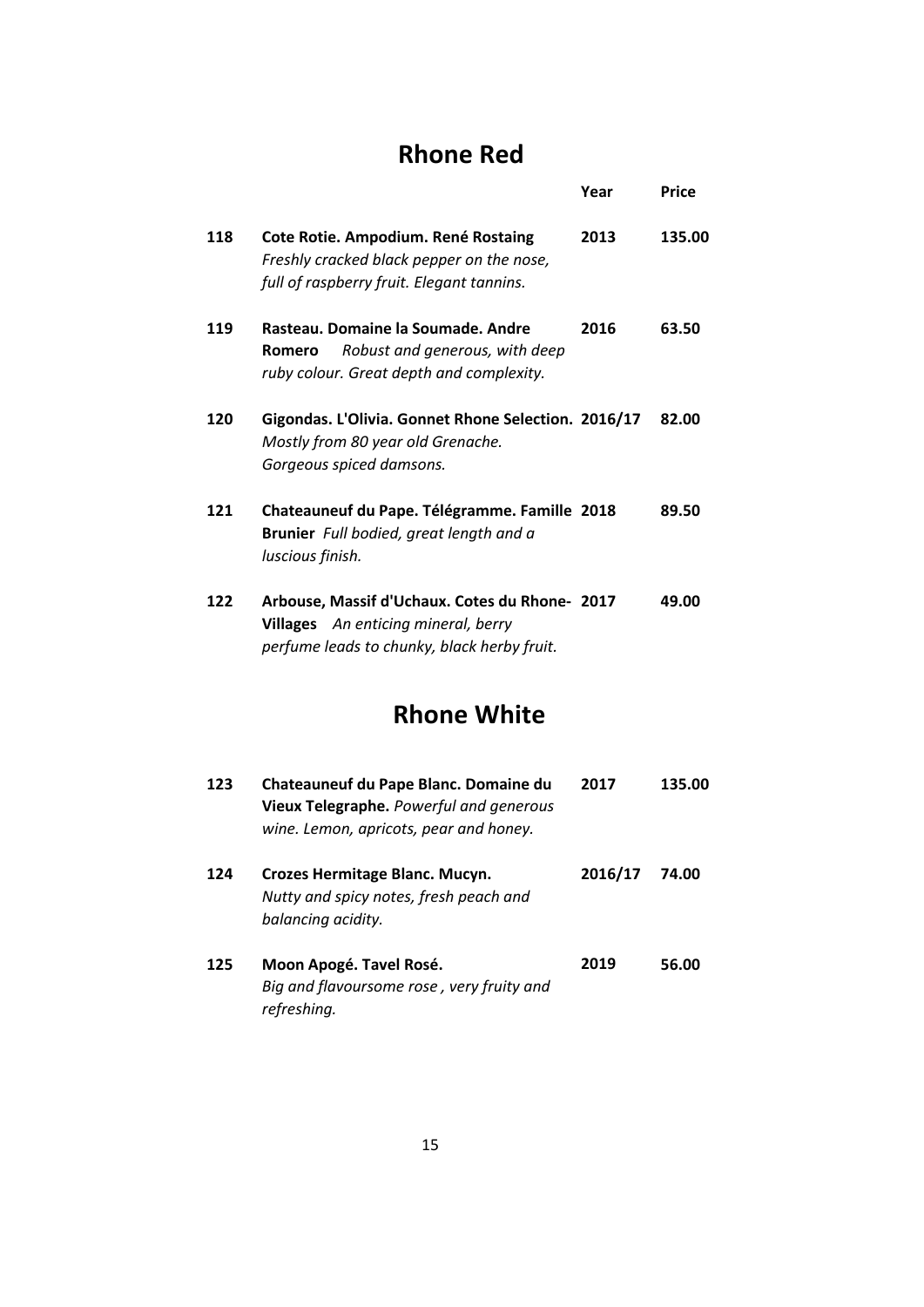## **Italy Red**

|     |                                                                                                                          | Year    | Price  |
|-----|--------------------------------------------------------------------------------------------------------------------------|---------|--------|
| 126 | Valpolicella Ripasso. Marogne<br>A big, rich wine with deep concentrated<br>fruit. Epic.                                 | 2016    | 91.50  |
| 127 | Barbaresco Renato Fenocchio.<br>An oppulent, full bodied wine, packed with<br>soft tannins. Very concentrated.           | 2014    | 110.00 |
| 128 | Montepulciano d'Abruzzo DOC. Campotino. 2018<br><b>Tenuta del Priore</b><br>Lovely crunchy black fruit, fresh and lively |         | 37.50  |
| 129 | Cantele Negroamaro. Salento.<br>Soft and juicy. Succulent dark fruit from the<br>Negroamaro grape.                       | 2017/18 | 40.00  |
| 130 | Amanti del Vino. Sangiovese. Rubicone.<br>Nice and juicy, hints of black cherries and<br>plums.                          | 2020    | 38.00  |
| 131 | Chianti Classico. DOCG Reicine. Sweet ripe<br>fruit with complex plummy flavours.                                        | 2019    | 67.00  |

## **Italy White**

| 132 | Amanti del Vino. Pinot Grigio. Sicily<br>This Pinot Grigio is crisp, refreshing and<br>unoaked.     | 2020 | 37.50 |
|-----|-----------------------------------------------------------------------------------------------------|------|-------|
| 133 | Orvieto Classico Secco DOC. Antinori.<br>An elegant, slightly nutty dry white with<br>gentle honey. | 2020 | 43.00 |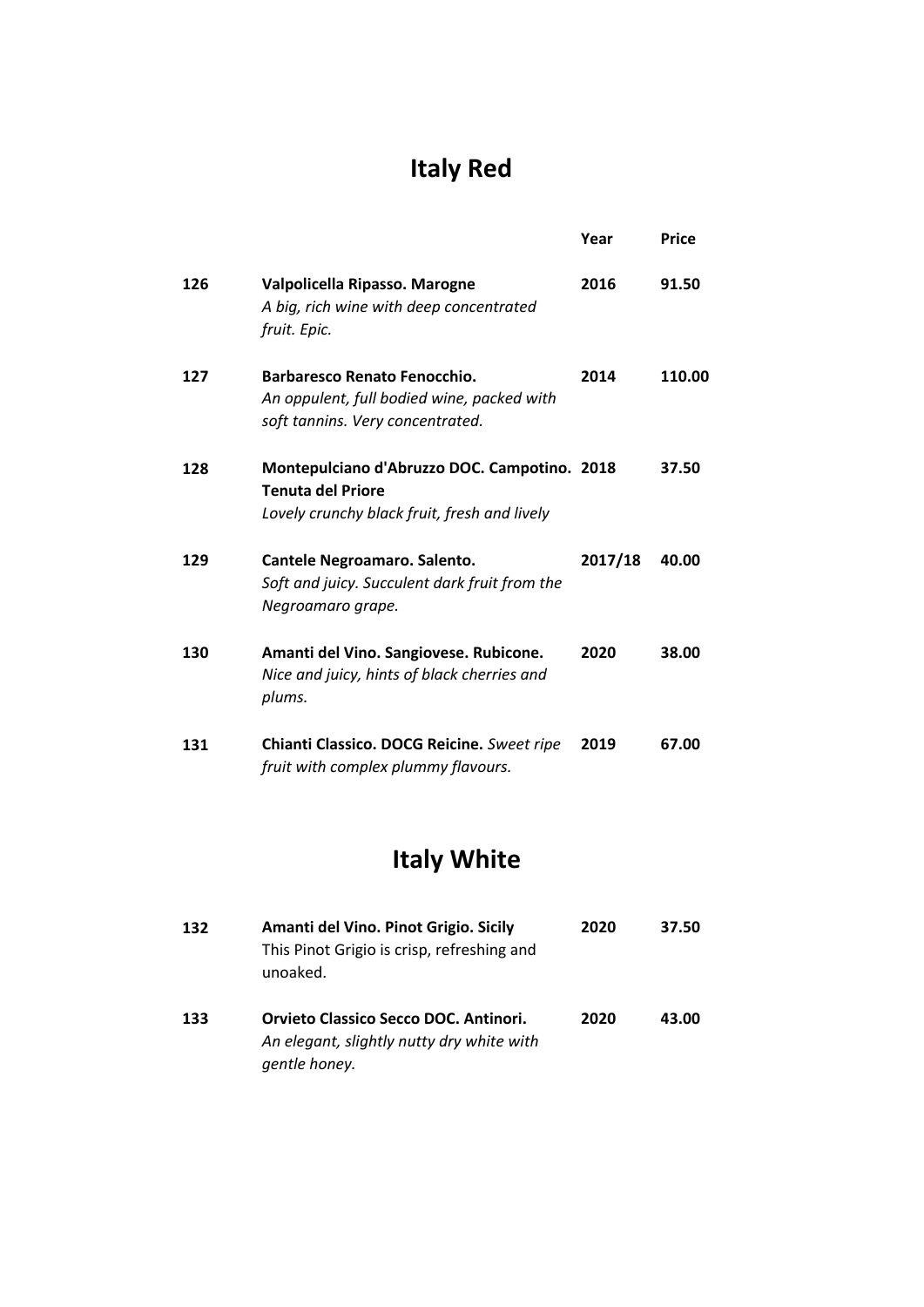## **Spain White**

|     |                                                                                                       | Year | Price |
|-----|-------------------------------------------------------------------------------------------------------|------|-------|
| 134 | Special "Cappellania". Marques de<br>Maurrieta. Rioja.                                                | 2016 | 59.00 |
| 135 | Lagar de Cervera Albarino. Riax Baixas.<br>Aragonesas.<br>Dry and full flavoured, fine lime minerals. | 2020 | 57.50 |
| 136 | Torres Vina Esmeralda. Catalunya. Exotic,<br>perfumed nose with floral hints and tropical<br>palate.  | 2018 | 39.50 |

## **Spain Red**

| 137 | Principe de Viana Garnacha Tinto Roble.<br>Navarra Soft, round and juicy red with an<br>attractive touch of spiciness.                 | 2015/16 | 38.00 |
|-----|----------------------------------------------------------------------------------------------------------------------------------------|---------|-------|
| 138 | Vaza Crianza Rioja. Aged in French and<br>American oak, has spice, vanilla and coffee.<br>Classic berry fruit.                         | 2017    | 41.00 |
| 139 | Paso-Primero Tinto. Somontano Fresh and 2018/19<br>lively red, with juicy strawberry fruit. Soft<br>and with an attractive easy style. |         | 41.50 |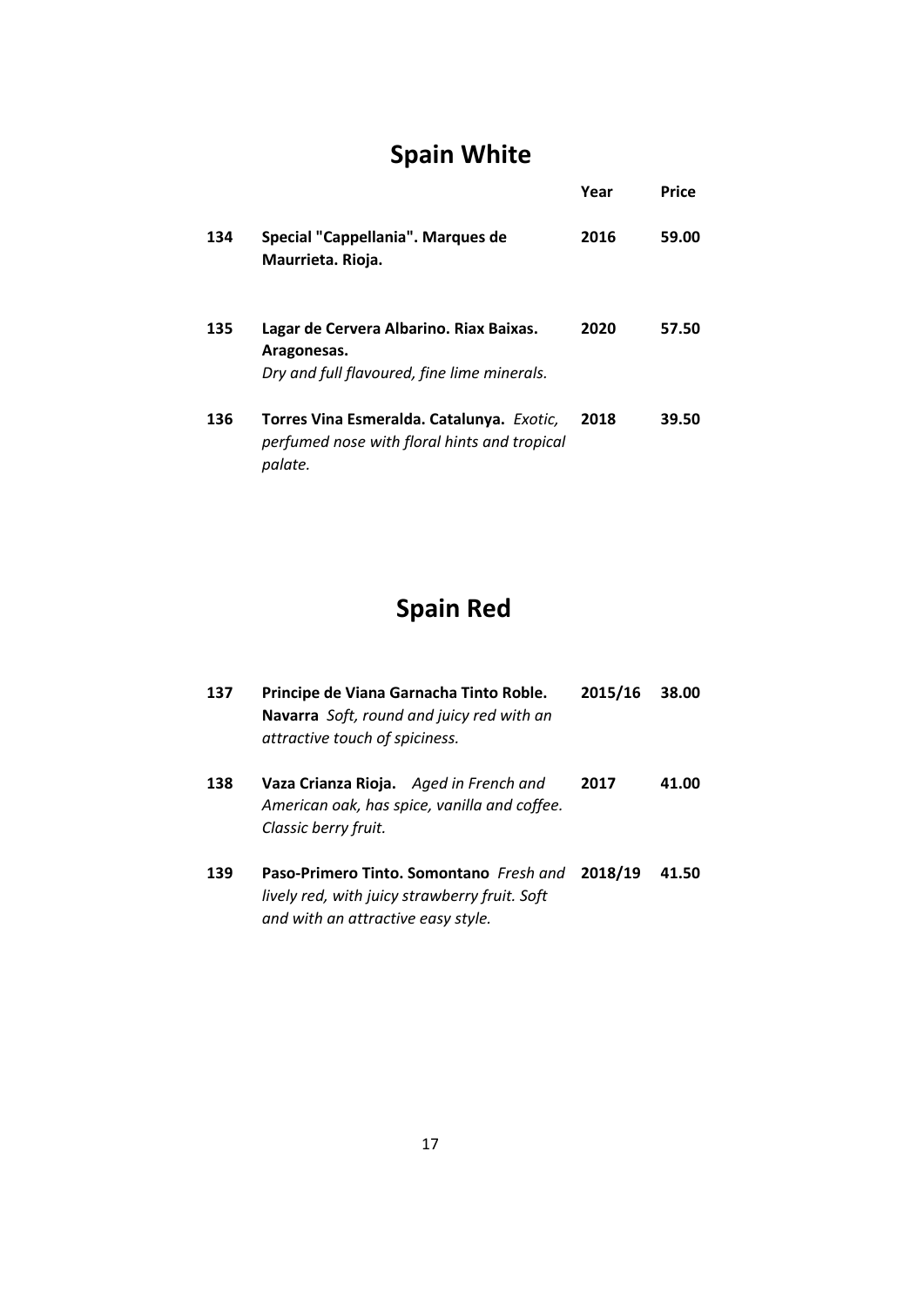## **Argentina**

| 140 | Las Pampas Shiraz/ Malbec. Mendoza A                                                                                | Year | Price |
|-----|---------------------------------------------------------------------------------------------------------------------|------|-------|
|     | full, meaty wine with lots of spicy plum fruit.                                                                     | 2020 | 39.50 |
| 141 | Las Pampas Chenin/ Torrontes. Mendoza.<br>Delicate floral nose, fresh lemon flavours.<br>Lovely balance.<br>Lebanon | 2018 | 39.50 |

| 142 | <b>Chateau Musar. Gaston Bousar.</b>   | 2012 | 88.00 |
|-----|----------------------------------------|------|-------|
|     | Bekaa Valley. Complex, great depth and |      |       |
|     | fruit flavours.                        |      |       |

### **Germany**

| 144 | <b>Erdener Treppchen Riesling Spatslese.</b><br><b>Meulenhof.</b> Ripe and succulent with good<br>creamy mineral character. | 2019    | 46.00 |
|-----|-----------------------------------------------------------------------------------------------------------------------------|---------|-------|
| 145 | Niersteiner Gutes Domtal. M Schneider.<br>A fragrant, medium wine from the Rhine<br>Valley.                                 | 2017    | 38.00 |
| 146 | Piesporter Michelsberg. Mosel-Saar-Ruwer. 2017<br>A floral, fruity wine from the Mosel Valley.                              |         | 29.50 |
|     | Portugal                                                                                                                    |         |       |
| 147 | <b>Churchills Estate Douro.</b><br>Complex nose with blackberry fruits and<br>floral hints.                                 | 2018    | 51.00 |
| 148 | Terra de Lobos Castelao/ Cabernet<br>Sauvignon. Casal Branco. Lovely crunchy<br>fruit, weighty palate, rich red and black   | 2016/17 | 38.50 |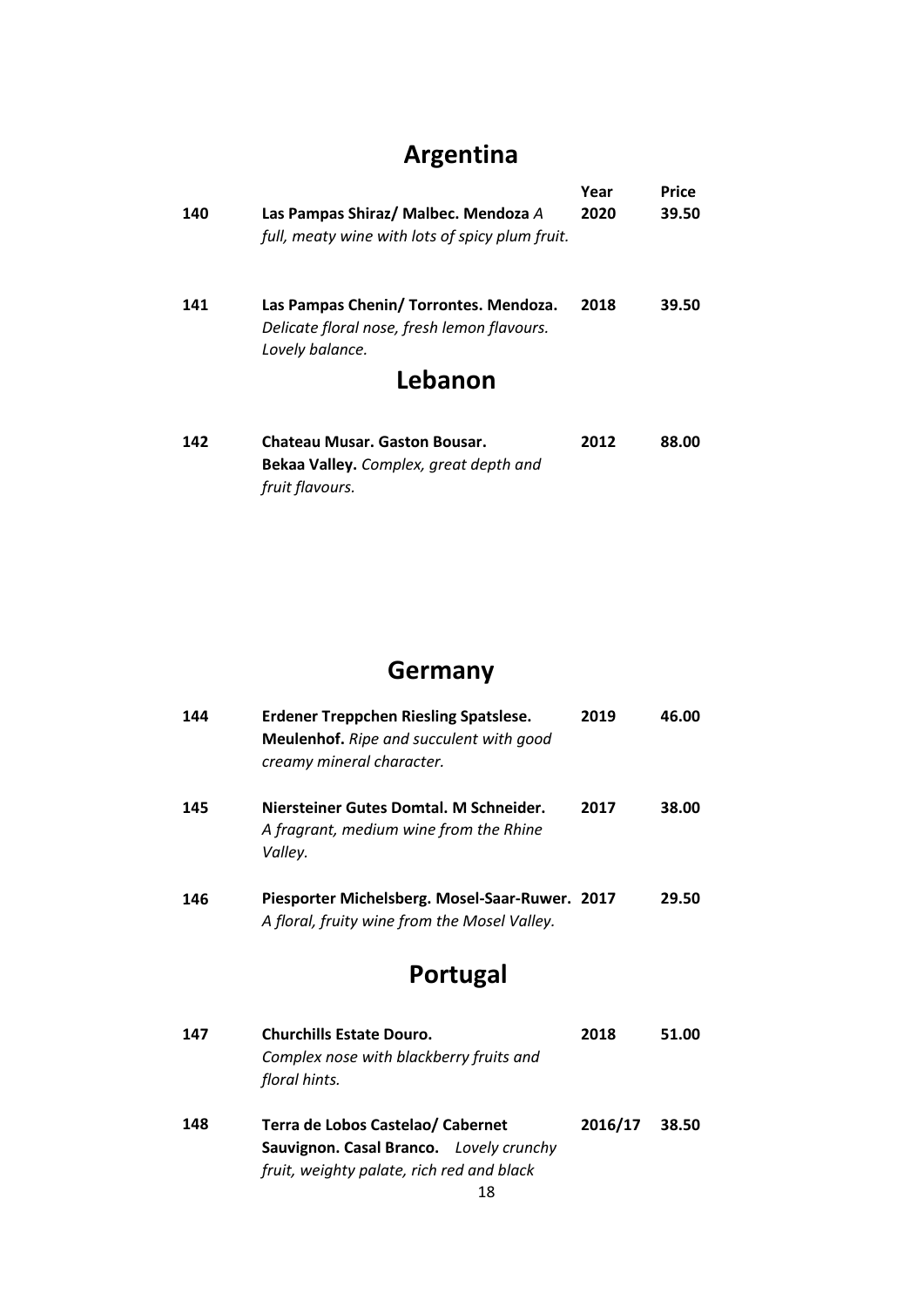### **Half Bottles White**

|     | Champagne                                            | Year    | <b>Price</b> |
|-----|------------------------------------------------------|---------|--------------|
| 200 | <b>Tanner's Brut Extra Reserve.</b>                  | NV.     | 48.00        |
| 201 | <b>Bollinger Special Cuvee. Brut.</b>                | NV.     | 59.00        |
| 202 | <b>Louis Roederer Brut</b>                           | NV.     | 50.00        |
|     | White                                                |         |              |
| 203 | Bagordi Blanco Rioja.                                | 2016    | 21.00        |
| 204 | Dr L Riesling. Loosen Bros. Germany.                 | 2019    | 25.50        |
| 205 | Chateau Mirambeau. Bordeaux Blanc.                   | 2017    | 24.50        |
| 206 | Macon Lugny "Les Genievres". Vinzelles.              | 2016/17 | 28.50        |
| 207 | <b>Muscadet Sevre-et-Maine, Loire.</b>               | 2018/20 | 23.00        |
| 208 | Macon Chardonnay. Talmard.                           | 2020    | 24.50        |
| 209 | Tons de Duorom. Douro Blanc.                         | 2018    | 24.50        |
| 210 | <b>Pouilly Fume. Thibault. Dezat</b>                 | 2018/20 | 29.95        |
| 211 | <b>Chablis. Pascal Bouchard.</b>                     | 2020    | 29.95        |
| 212 | Sancerre. Paul Prieur et Fils. Verdigny.             | 2019    | 29.95        |
| 213 | Pfaffenheim Gewurztraminer. Alsace.                  | 2017    | 24.00        |
| 214 | CJ Pask Sauvignon Blanc. Hawkes Bay. New<br>Zealand. | 2019    | 26.00        |
| 215 | <b>Chablis Premier Cru. Pascal Bouchard.</b>         | 2018    | 45.00        |
| 216 | Ladera Verde. Sauvignon Blanc.                       | 2017    | 23.00        |
| 217 | Santa Ema 'Select Terroir' Sauvignon Blanc           | 2018    | 22.00        |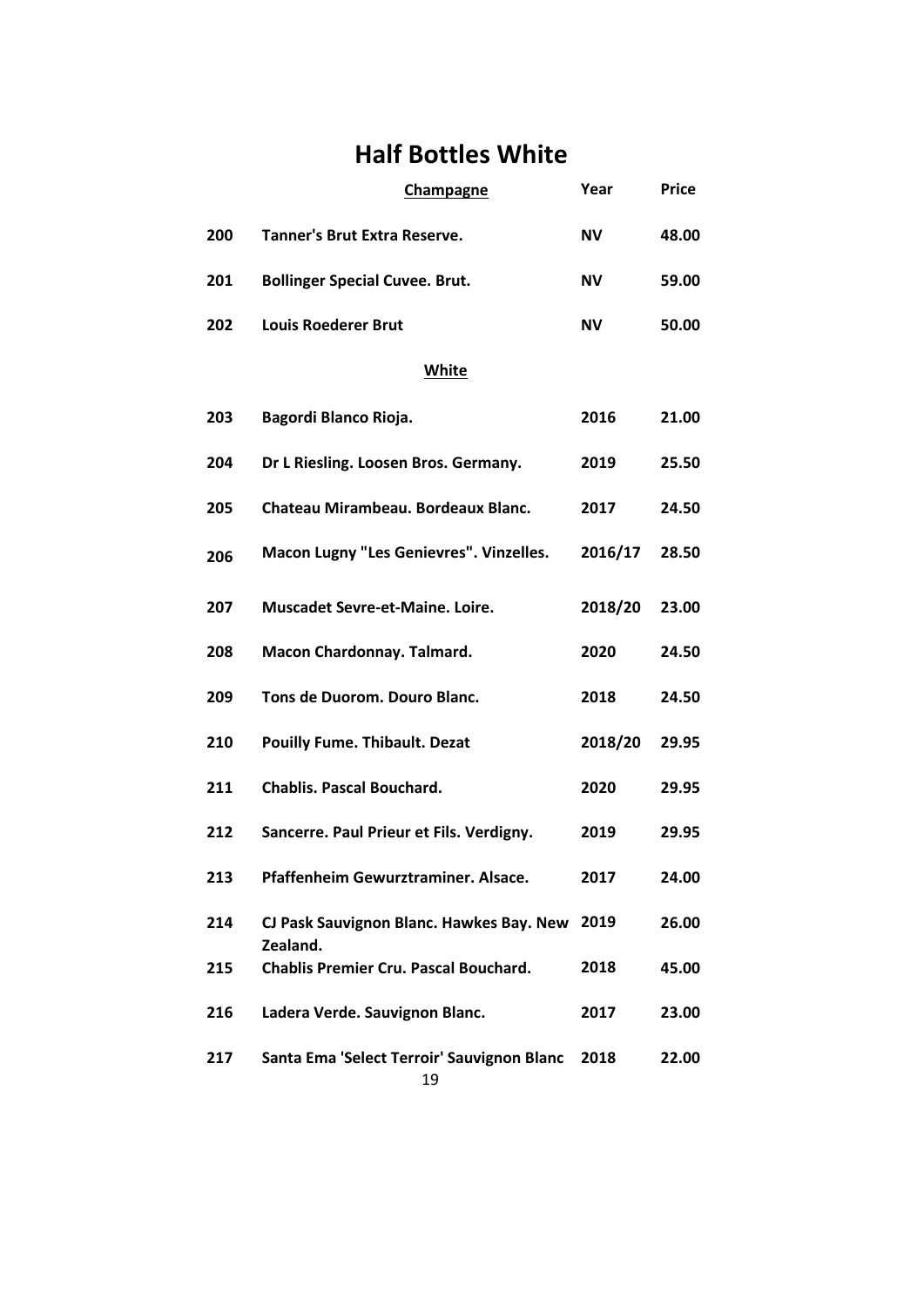### **Half Bottles Red**

|     |                                                         | Year    | <b>Price</b> |
|-----|---------------------------------------------------------|---------|--------------|
| 219 | Chianti Colli Senesi. Geografico.                       | 2016    | 24.00        |
| 220 | Chateau Moulin de Mallet. Bordeaux                      | 2019    | 24.00        |
| 221 | Ladera Verde Merlot. Valle Central                      | 2020    | 21.00        |
| 222 | Bagordi Joven. Rioja. Spain.                            | 2016/17 | 19.50        |
| 223 | Chateau Musar, Gaston Hochar, Lebanon.                  | 2014    | 43.50        |
| 224 | <b>Tanners Duoro.</b>                                   | 2018    | 19.50        |
| 225 | <b>Chateau Montaiguillon. St Emillion.</b><br>Bordeaux. | 2018    | 29.50        |
| 226 | Saint-Romain Rouge. Alain Gras                          | 2018    | 39.50        |
| 227 | Chateau d'Argadens. Bordeaux Superieur.                 | 2015    | 26.50        |
| 228 | Villa Antinori Rosso. Toscana. Italy.                   | 2015/16 | 34.00        |
| 229 | Fleurie. Domaine de la Viroylette.                      | 2019    | 27.50        |
| 230 | Chateauneuf du Pape. Rempart.                           | 2017    | 38.50        |
| 231 | Rioja Vega Crianza                                      | 2016    | 23.00        |
| 232 | Crozes Hermitage Rouge. Cave de<br><b>Clairmonts.</b>   | 2017/18 | 29.50        |
| 233 | <b>Beaujolais. J Charlet</b>                            | 2017    | 24.50        |

20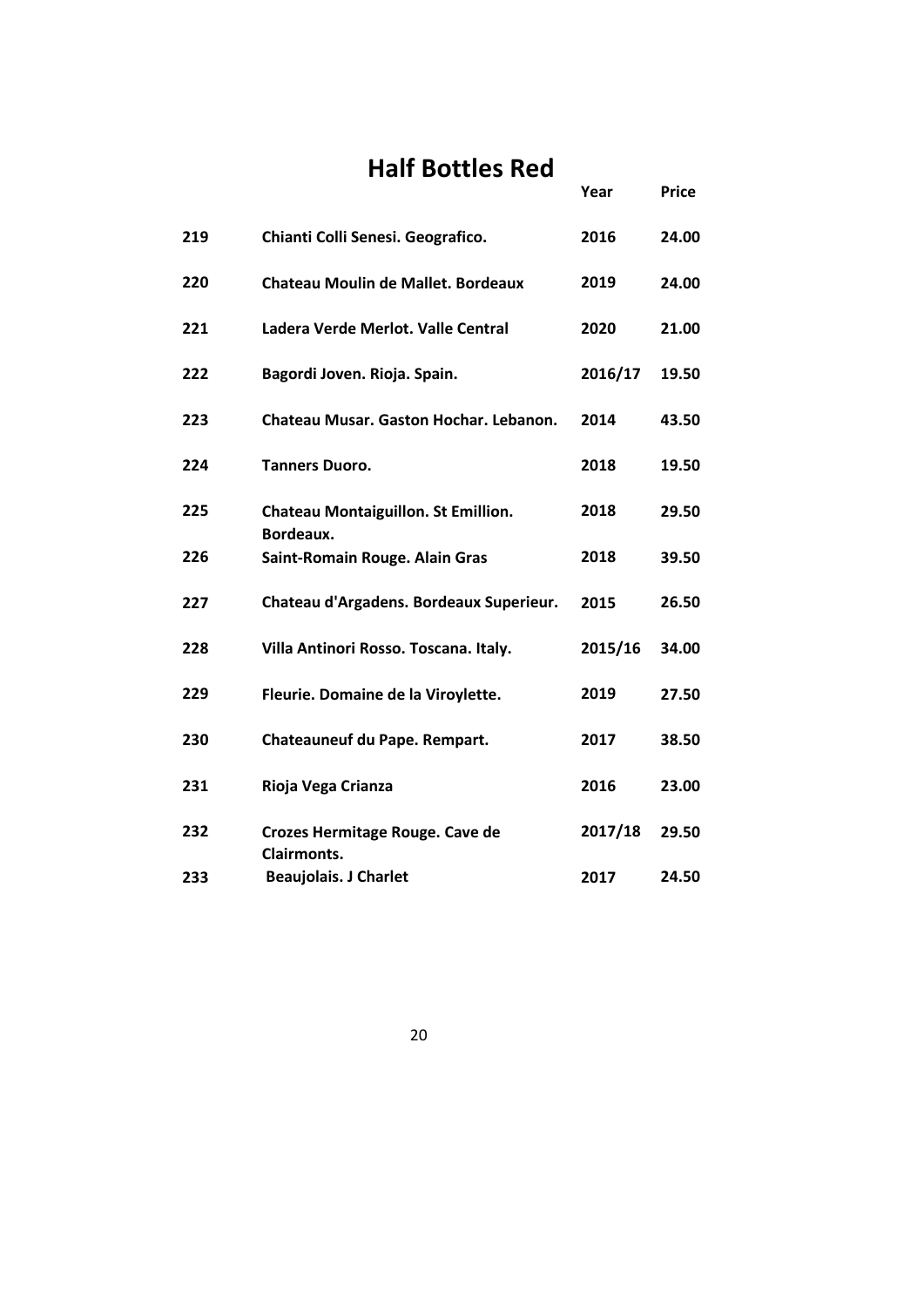## **Pudding Wines**

|     |                                                                                                                                    | Year    | <b>Price</b> |
|-----|------------------------------------------------------------------------------------------------------------------------------------|---------|--------------|
| 300 | Essensia Muscat. California 37.5cl<br>Delicate orange blossom, apricot notes.<br>Light refreshing aftertaste.                      | 2016/19 | 40.00        |
| 301 | Paul Cluver Weissler Reisling. Elgin.<br>Late Harvest. 37.5cl<br>Marmalade and pineapple, very sweet.                              | 2017    | 47.00        |
| 302 | Muscat de St Jean de Minervois 37.5cl<br>Gorgeously sweet with a lick of lemon<br>acidity.                                         | 2012    | 24.00        |
| 303 | Margan Botrytis Semillon. Hunter Valley.<br>Australia, 37.5cl                                                                      | 2014    | 61.00        |
| 304 | Chateau la Fage. Monbazillac. 37.5cl<br>A luscious pudding wine. Brimming with ripe<br>fruit.                                      | 2016/18 | 25.00        |
| 305 | Tokaji Aszu. 5 Puttonyos. Tokaj Classic.<br>187cl Produced in Hungary, golden amber<br>with subtle caramel and apricots            | 2013    | 52.00        |
| 306 | Principe de Viana Vendimia Tardia<br>Chardonnay. Navarra 50cl.<br>Complex and inviting, fresh citrus.                              | 2013    | 45.00        |
| 307 | Elysium Black Muscat. Gaudy. California.<br>An unusual and deliscious black<br>37.5cl.<br>muscat. Excellent with chocolate dishes. | 2017    | 34.50        |
| 308 | Rivesaltes Grenat sur Grains. Boudau. 75cl.<br>Super ripe red fruits, silky smooth with a<br>long finish.                          | 2017    | 53.00        |

21